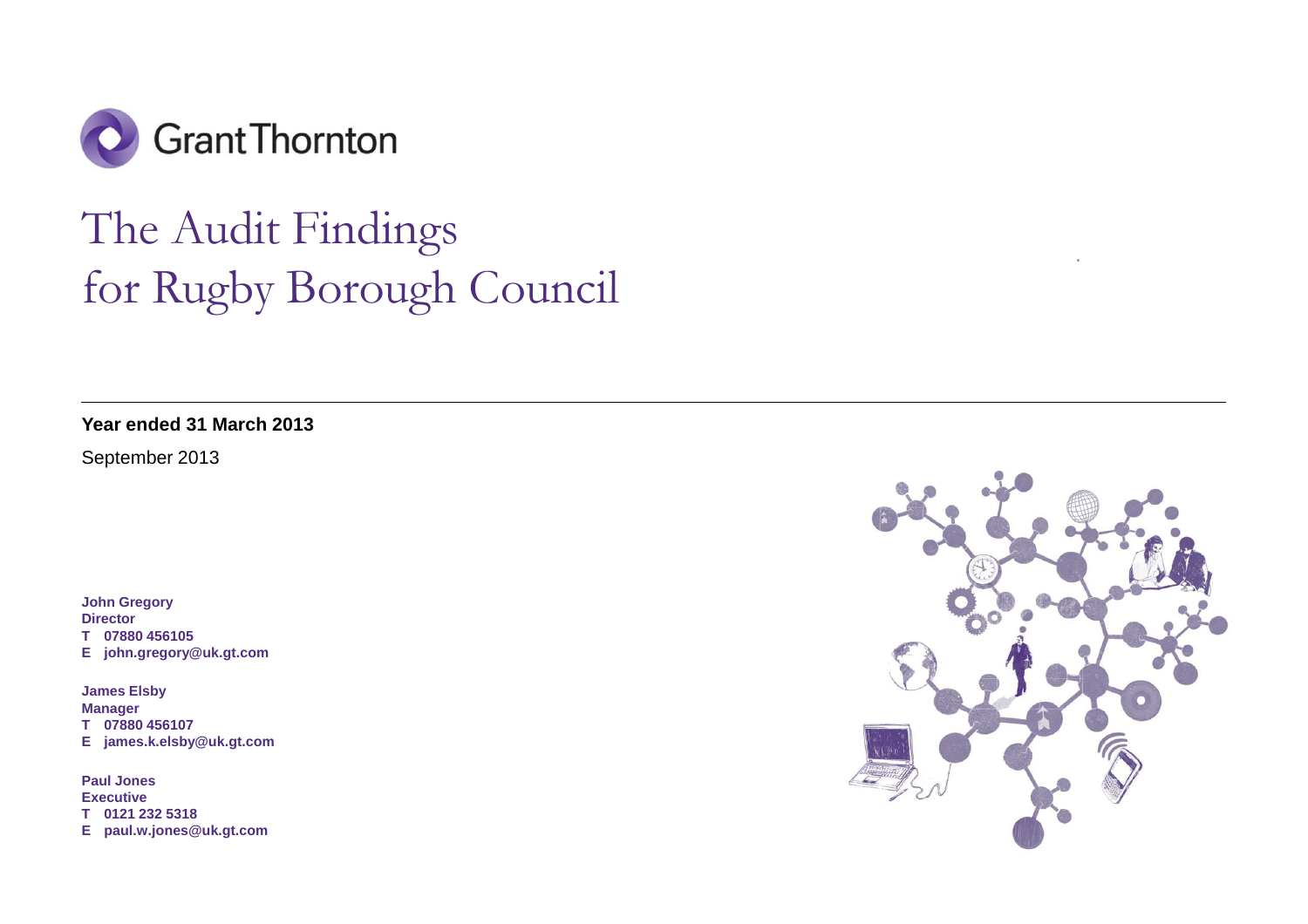The contents of this repor<sup>t</sup> relate only to those matters which came to our attention during the conduct of our normal audit procedures which are designed primarily for the purpose of expressing our opinion on the financial statements. Our audit is not designed to test all internal controls or identify all areas of control weakness. However, where, as par<sup>t</sup> of our testing, we identify any control weaknesses, we will repor<sup>t</sup> these to you. In consequence, our work cannot be relied upon to disclose defalcations or other irregularities, or to include all possible improvements in internal control that a more extensive special examination might identify.

We do not accep<sup>t</sup> any responsibility for any loss occasioned to any third party acting, or refraining from acting on the basis of the content of this report, as this repor<sup>t</sup> was not prepared for, nor intended for, any other purpose.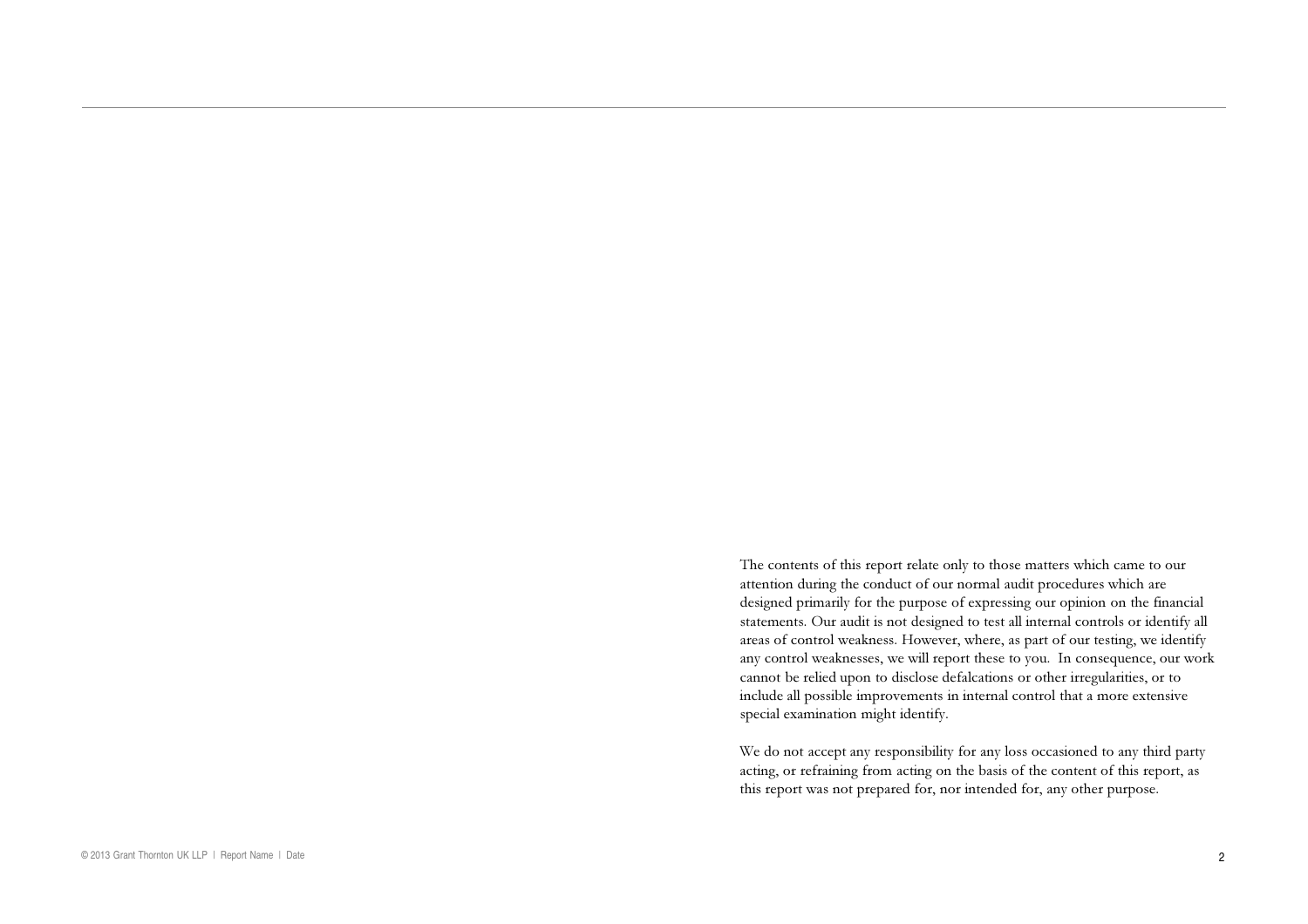## Contents

|    | <b>Section</b>                            | Page   |
|----|-------------------------------------------|--------|
| 1. | Executive summary                         | [4]    |
| 2. | Audit findings                            | $[7]$  |
| 3. | Value for Money                           | $[14]$ |
| 4. | Fees, non audit services and independence | $[16]$ |
| 5. | Communication of audit matters            | [18]   |
|    | Appendices                                |        |
|    | A Audit opinion                           | $[21]$ |
|    | B Overview of audit findings              | [23]   |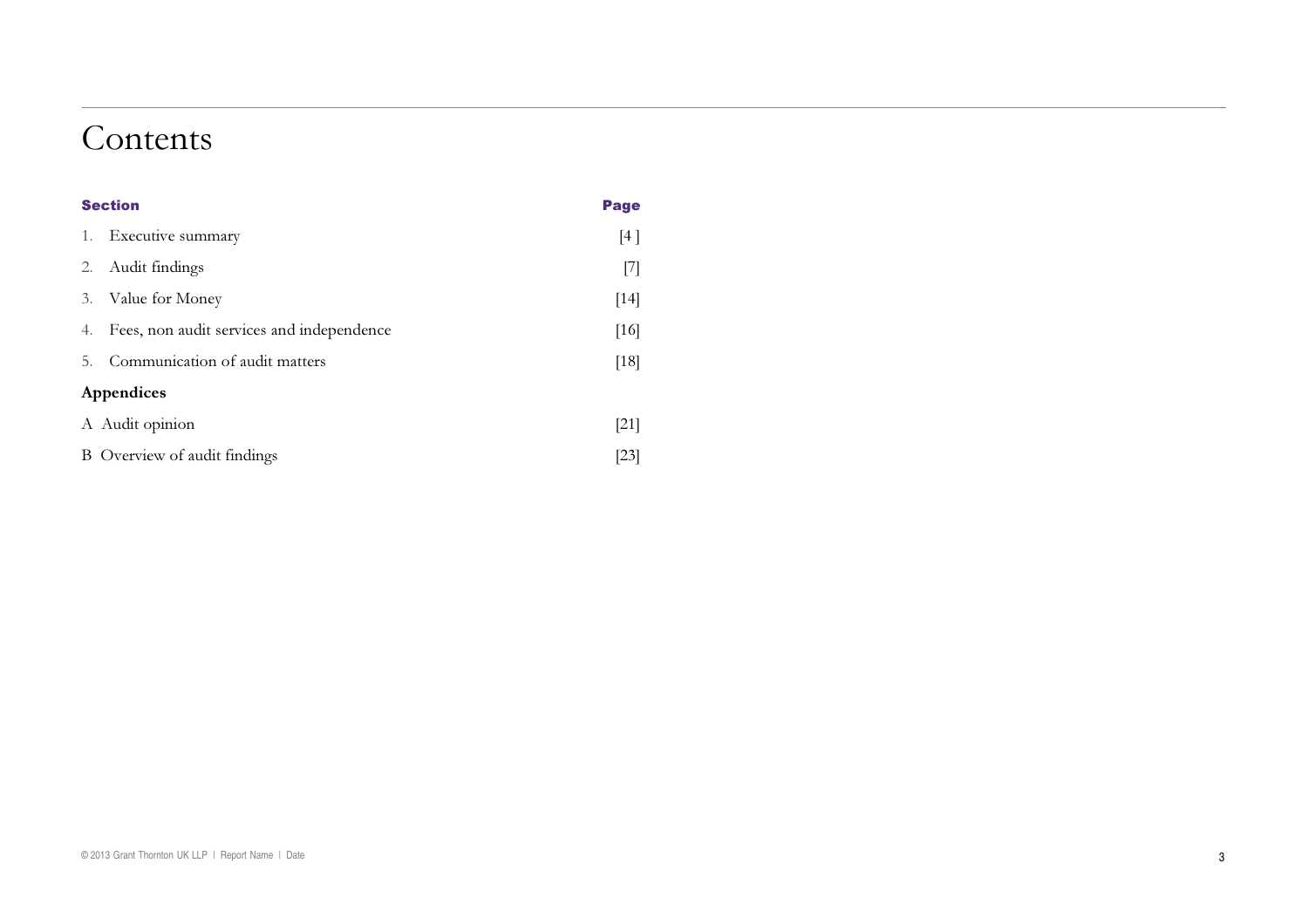## **Section 1:** Executive summary

| 01. | <b>Executive summary</b> |
|-----|--------------------------|
|     |                          |

- **. Audit findings**
- **. Value for Money**
- **. Fees, non audit services and independence**
- **. Communication of audit matters**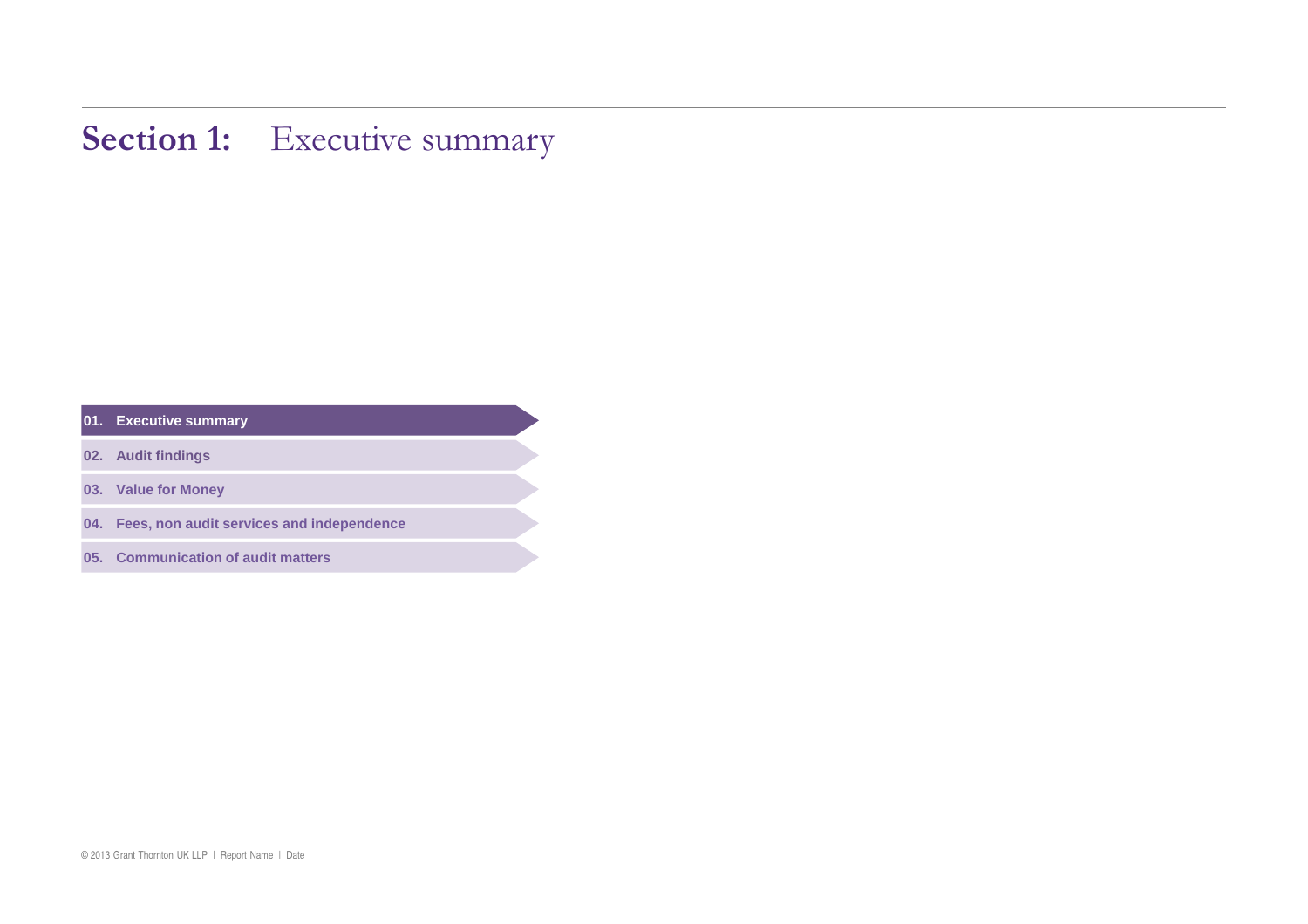## Executive summary

## Purpose of this report

This report highlights the key matters arising from our audit of Rugby Borough Council's ('the Council') financial statements for the year ended 31 March 2013. It is also used to report our audit findings to management and those charged with governance in accordance with the requirements of International Standard on Auditing 260 (ISA).

Under the Audit Commission's Code of Audit Practice we are required to report whether, in our opinion, the Council's financial statements present a true and fair view of the financial position, its expenditure and income for the year and whether they have been properly prepared in accordance with the CIPFA Code of Practice on Local Authority Accounting. We are also required to reach a formal conclusion on whether the Council has put in place proper arrangements to secure economy, efficiency and effectiveness in its use of resources (the Value for Money conclusion).

## Introduction

In the conduct of our audit we have not had to alter or change our planned audit approach, which we communicated to you in our Audit Plan dated March 2013 other than for :

- employee remuneration test of controls in operation resulting in a reduced level of attribute testing
- housing revenue complementing predictive analytical review with an additional reduced level of attribute testing

Our audit is substantially complete although we are finalising our work in the following areas:

- review of the final version of the financial statements
- © 2013 Grant Thornton UK LLP | Report Name | Date
- • obtaining and reviewing the final management letter of representation
- • updating our post balance sheet events review, to the date of signing the opinion
- review of Whole of Government Accounts
- welfare expenditure Housing benefit sample testing

We received draft financial statements and accompanying working papers at the start of our audit, in accordance with the agreed timetable.

## Key issues arising from our audit

### Financial statements opinion

We anticipate providing an unqualified opinion on the financial statements by 30 September 2013.

We have not identified any adjustments affecting the Council's reported financial position. Consequently the draft and audited financial statements recorded net expenditure of  $f12,609k$ . We have agreed a number of adjustments to enhance the presentation of the financial statements.

The other key messages arising from our audit of the Council's financial statements are:

- the audit did not identify any material misstatements
- the quality of working papers supporting the draft accounts continued to be very good and finance staff responded promptly to audit queries
- the prior year adjustment disclosure was revisited during the audit resulting in amended disclosure

Further details are set out in section 2 of this report.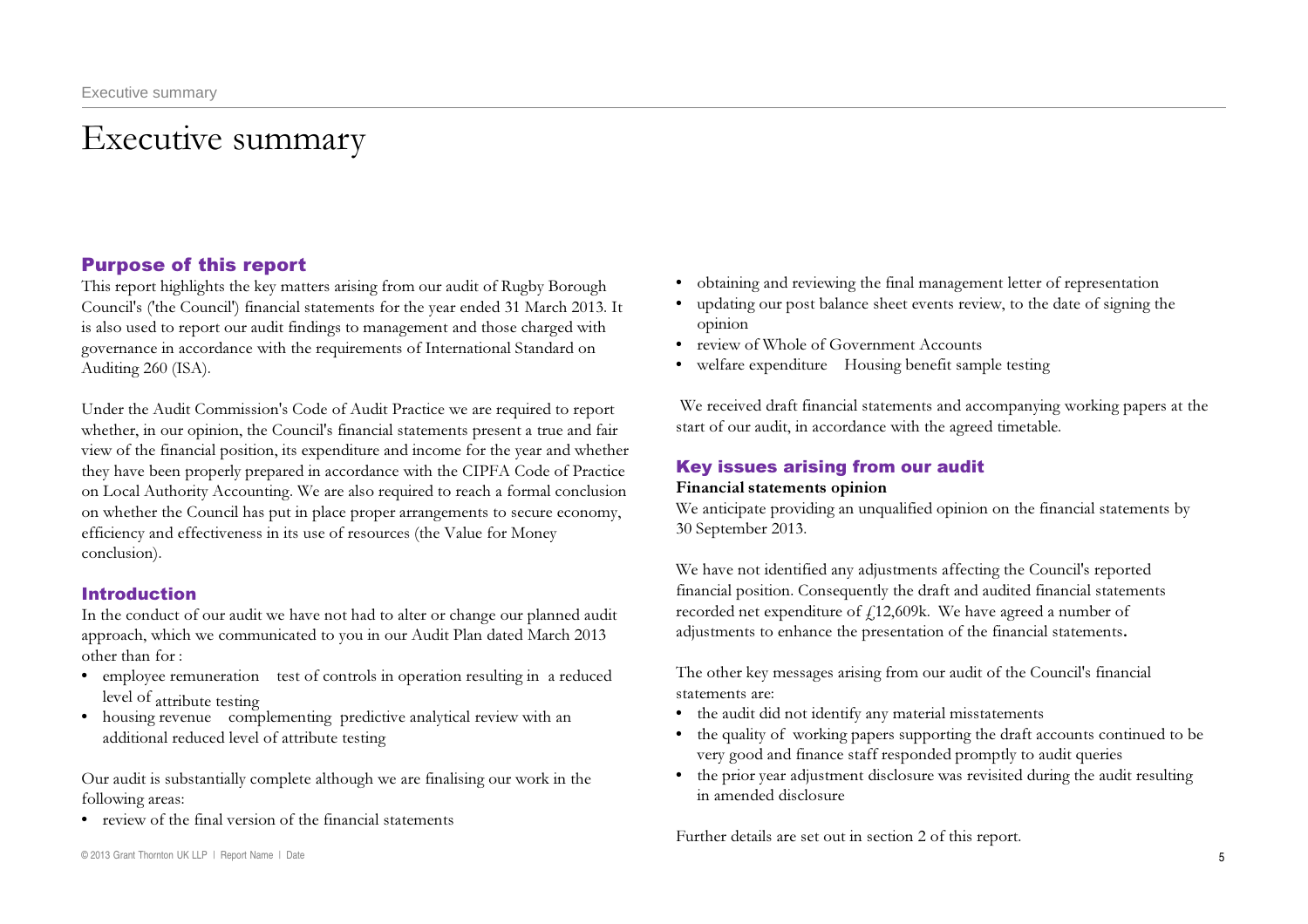#### Value for money conclusion

We are pleased to report that, based on our review of the Council's arrangements to secure economy, efficiency and effectiveness in its use of resources, we propose to give an unqualified VFM conclusion.

Further detail of our work on Value for Money is set out in section 3 of this report.

### Whole of Government Accounts (WGA)

We will complete our work in respect of the Whole of Government Accounts in accordance with the national timetable.

### Controls

The Council's management is responsible for the identification, assessment, management and monitoring of risk, and for developing, operating and monitoring the system of internal control.

Our audit is not designed to test all internal controls or identify all areas of control weakness. However, where, as part of our testing, we identify any control weaknesses, we report these to the Council.

Our work has not identified any control weaknesses which we wish to highlight for your attention.

Further details are provided within section 2 of this report.

### The way forward

Matters arising from the financial statements audit and review of the Council's arrangements for securing economy, efficiency and effectiveness in its use of resources have been discussed with the Head of Resources

### Acknowledgment

We would like to take this opportunity to record our appreciation for the assistance provided by the finance team and other staff during our audit.

> Grant Thornton UK LLP September 2013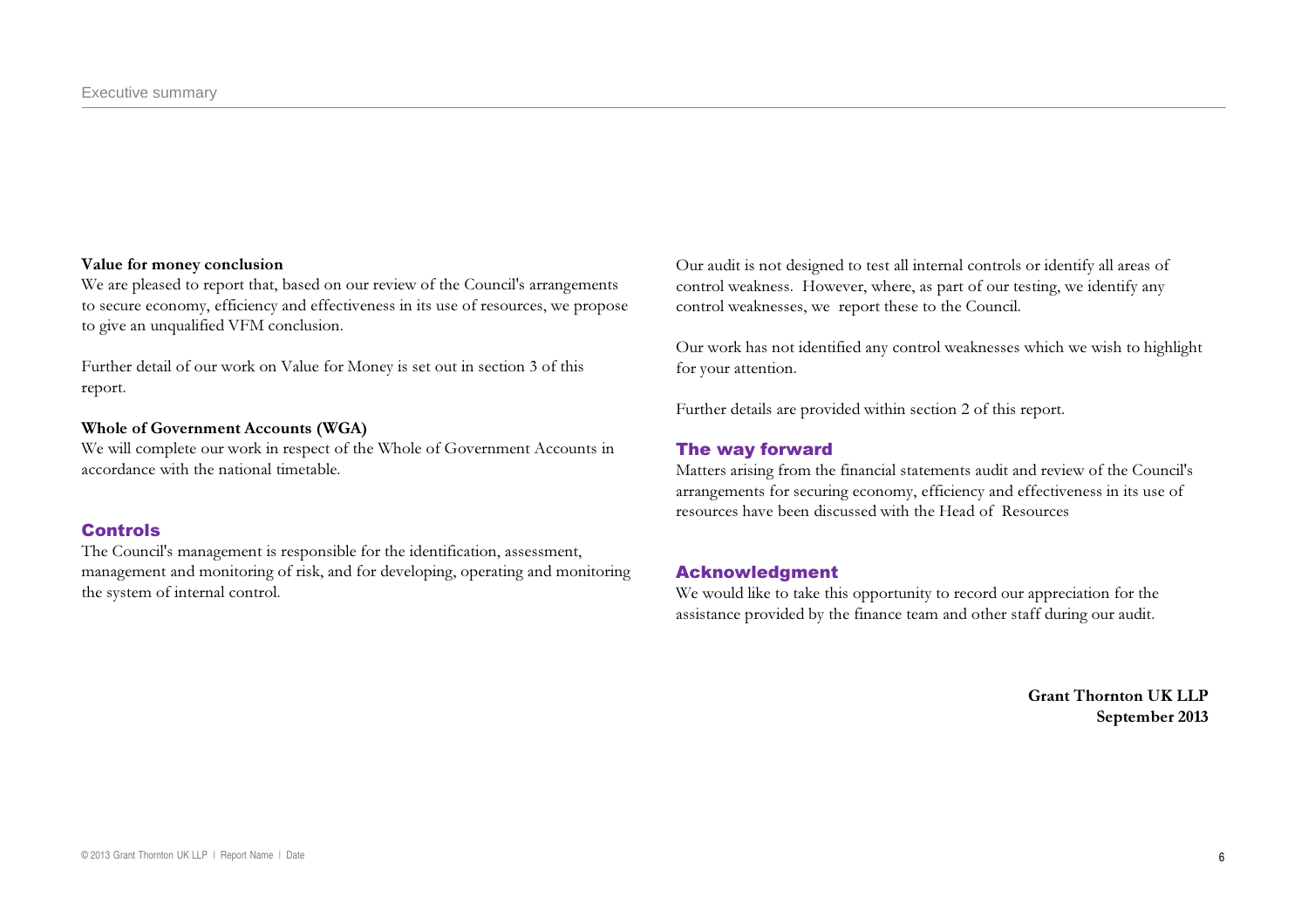## Section 2: Audit findings

**. Executive summary** 

**. Audit findings** 

**. Value for Money** 

**. Fees, non audit services and independence** 

**. Communication of audit matters**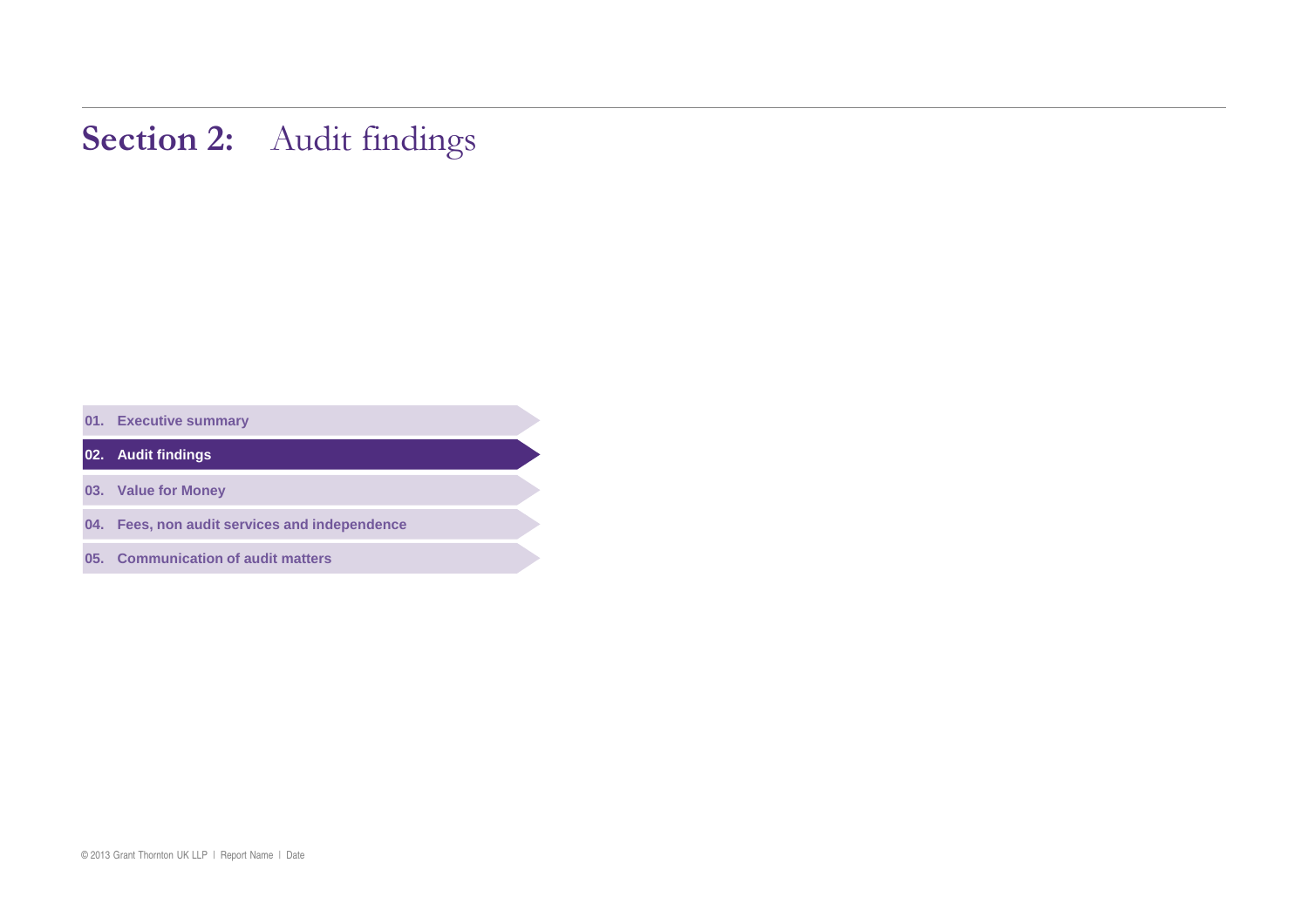## Audit findings

In this section we present our findings in respect of matters and risks identified at the planning stage of the audit and additional matters that arose during the course of our work. We set out on the following pages the work we have performed and findings arising from our work in respect of the audit risks we identified in our audit plan, presented to the Audit Committee on 17 September 2013 . We also set out the adjustments to the financial statements from our audit work and our findings in respect of internal controls.

### Changes to Audit Plan

We have not made any changes to our Audit Plan as previously communicated to you in March 2013 except for the areas highlighted below:

- employee remuneration we tested controls in operation enabling us to complete a reduced level of attribute testing
- housing revenue we completed a predictive analytical review enabling us to complete a reduced level of attribute testing

### Audit opinion

We anticipate that we will provide the Council with an unmodified opinion. Our audit opinion is set out in Appendix B.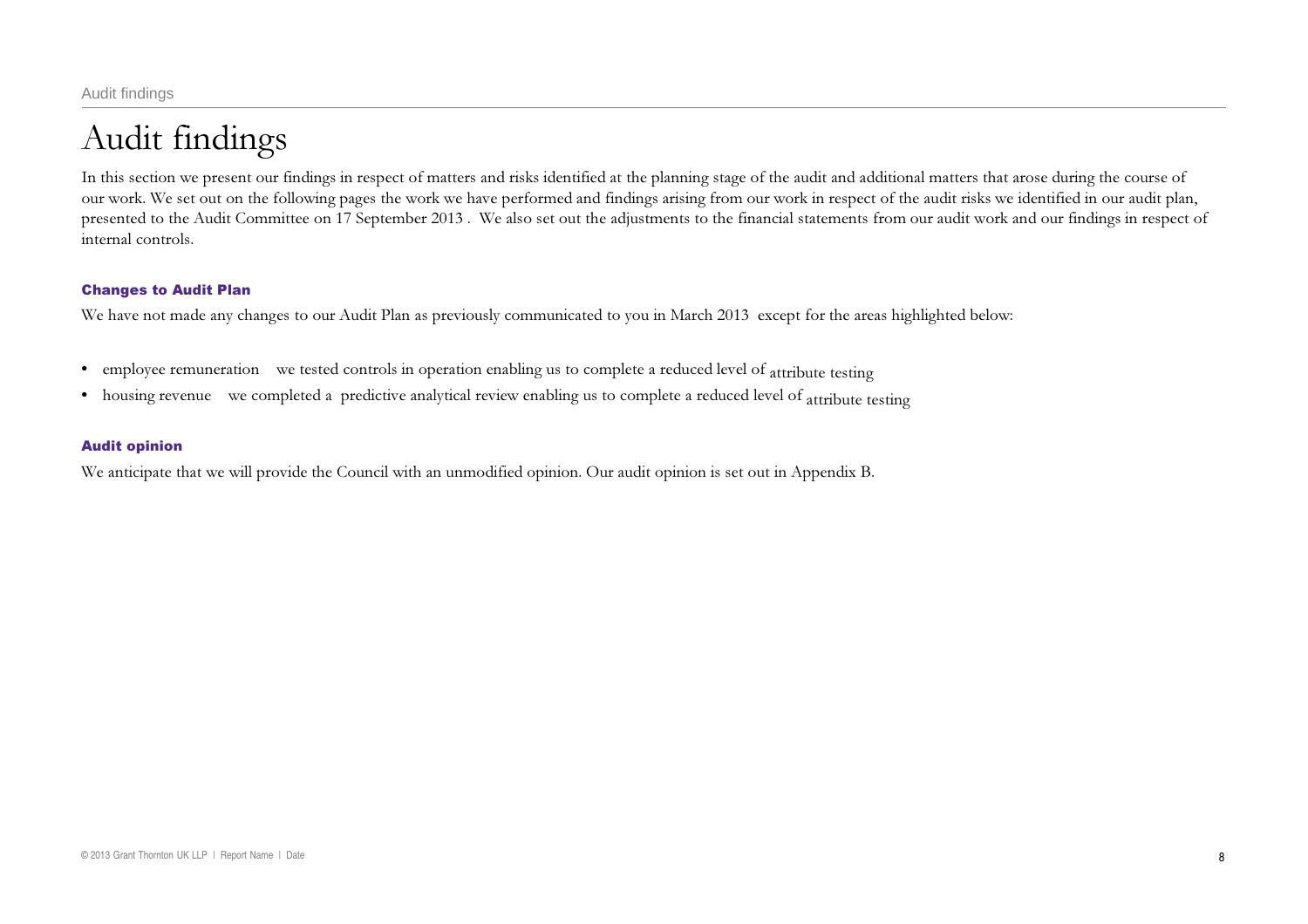## Audit findings against significant risks

"Significant risks often relate to significant non routine transactions and judgmental matters. Non routine transactions are transactions that are unusual, either due to size or nature, and that therefore occur infrequently. Judgmental matters may include the development of accounting estimates for which there is significant measurement uncertainty" (ISA 315).

In this section we detail our response to the significant risks of material misstatement which we identified in the Audit Plan. As we noted in our plan, there are two presumed significant risks which are applicable to all audits under auditing standards.

|    | Risks identified in our audit plan                                                                                                  | <b>Work completed</b>                                                                                                                                       | Assurance gained and issues arising                                                                                                                                                                                                                                                                                                                          |
|----|-------------------------------------------------------------------------------------------------------------------------------------|-------------------------------------------------------------------------------------------------------------------------------------------------------------|--------------------------------------------------------------------------------------------------------------------------------------------------------------------------------------------------------------------------------------------------------------------------------------------------------------------------------------------------------------|
| 1. | Improper revenue recognition<br>Under ISA 240 there is a presumed risk that revenue<br>may be misstated due to improper recognition | We have assessed the arrangements for revenue<br>recognition and have concluded that there is not a<br>material risk of fraud                               | Our audit work has not identified any issues in<br>respect of revenue recognition. We can therefore<br>rebut the presumption of fraud in revenue<br>recognition.                                                                                                                                                                                             |
| 2. | <b>Management override of controls</b><br>Under ISA 240 there is a presumed risk of<br>management over-ride of controls             | review of accounting estimates, judgements and<br>decisions made by management<br>testing of journals entries<br>review of unusual significant transactions | Our audit work has not identified any evidence of<br>management override of controls. In particular the<br>findings of our review of journal controls and testing<br>of journal entries has not identified any issues to<br>report.<br>We set out later in this section of the report our work<br>and findings on key accounting estimates and<br>judgments. |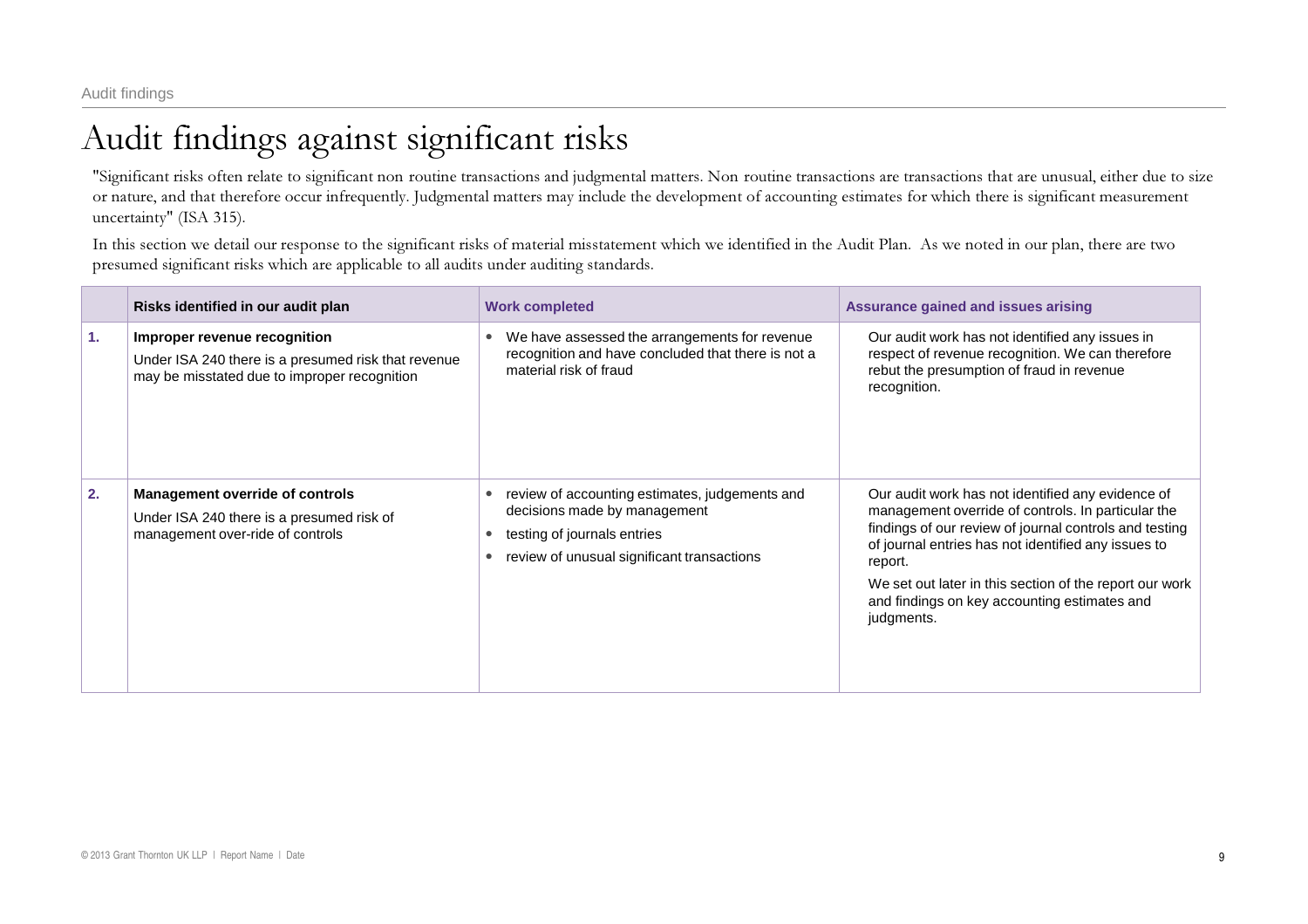## Audit findings against other risks

In this section we detail our response to the other risks of material misstatement which we identified in the Audit Plan.

| <b>Transaction cycle</b>        | <b>Description of risk</b>                                        | <b>Work completed</b>                                                                                                                                                                                                                                                                                                                                                                                                                                                                                                                                                                        | <b>Assurance gained &amp; issues</b><br>arising                                                   |
|---------------------------------|-------------------------------------------------------------------|----------------------------------------------------------------------------------------------------------------------------------------------------------------------------------------------------------------------------------------------------------------------------------------------------------------------------------------------------------------------------------------------------------------------------------------------------------------------------------------------------------------------------------------------------------------------------------------------|---------------------------------------------------------------------------------------------------|
| <b>Operating expenses</b>       | Operating expenses<br>understated                                 | We have undertaken the following work in relation to this risk:<br>documented our understanding of processes and key controls over the transaction cycle<br>$\bullet$<br>undertaken walkthrough of the key controls to assess whether those controls are<br>designed effectively<br>tested key controls - monthly creditors reconciliation process<br>$\bullet$<br>tested a random sample of 25 payments within the year to ensure they had been<br>appropriately accounted for within the relevant service area                                                                             | Our audit work has not<br>identified any significant issues<br>in relation to the risk identified |
| <b>Operating expenses</b>       | Creditors understated or<br>not recorded in the<br>correct period | We have undertaken the following work in relation to this risk:<br>documented our understanding of processes and key controls over the transaction cycle<br>undertaken walkthrough of the key controls to assess whether those controls are<br>designed effectively<br>tested key controls - monthly creditors reconciliation process<br>$\bullet$<br>tested creditor balances, mainly control account based, to supporting documentation.<br>$\bullet$                                                                                                                                      | Our audit work has not<br>identified any significant issues<br>in relation to the risk identified |
| <b>Employee</b><br>remuneration | Remuneration expenses<br>not correct                              | We have undertaken the following work in relation to this risk:<br>documented our understanding of processes and key controls over the transaction cycle<br>undertaken walkthrough of the key controls to assess whether those controls are<br>designed effectively<br>tested key controls - monthly payroll reconciliation process<br>tested a random sample of 25 payslips within the year to ensure deductions had been<br>calculated correctly, employee payment details agreed to HR records and that payments<br>had been appropriately accounted for within the relevant service area | Our audit work has not<br>identified any significant issues<br>in relation to the risk identified |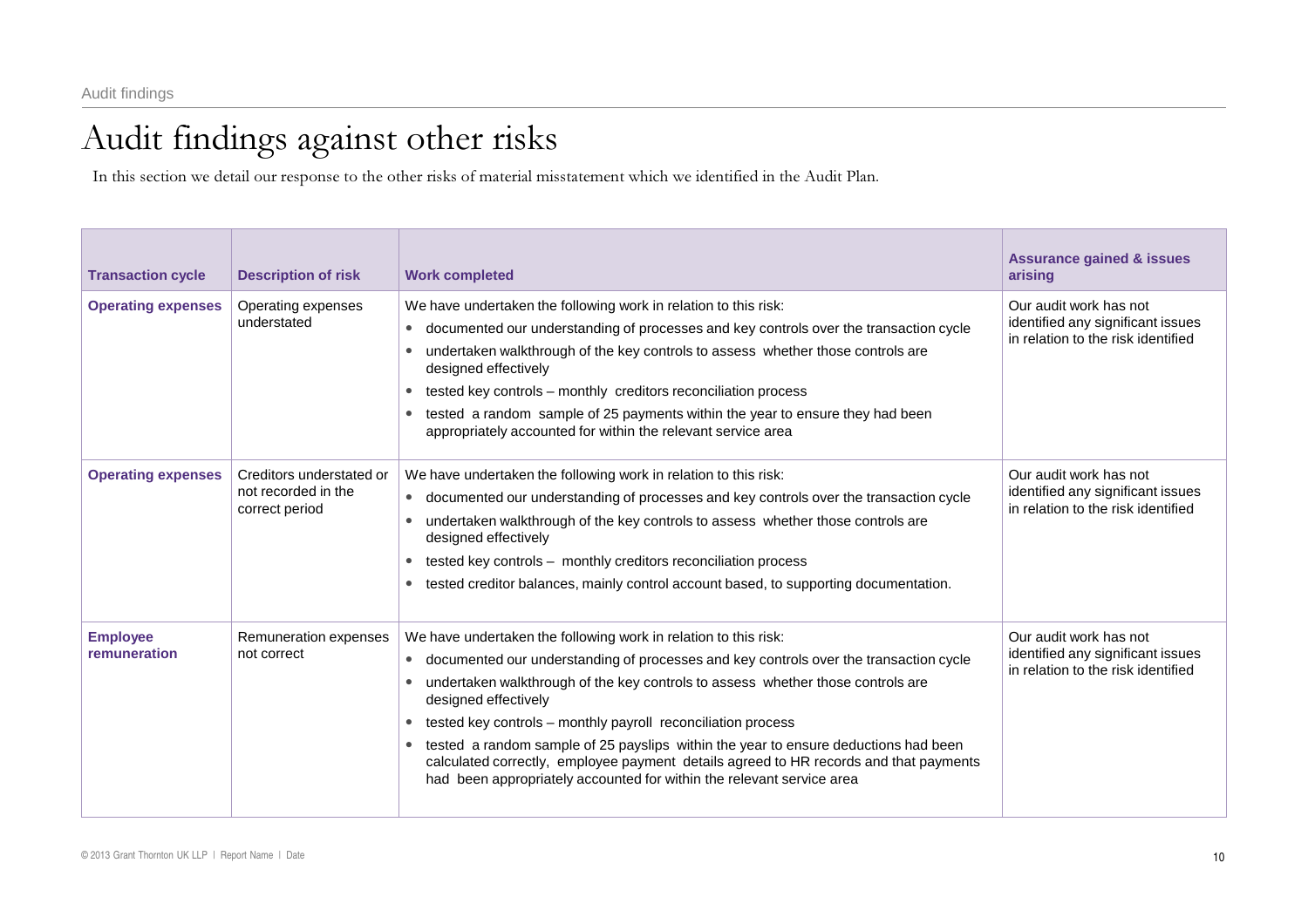## Audit findings against other risks

In this section we detail our response to the other risks of material misstatement which we identified in the Audit Plan.

| <b>Transaction cycle</b>   | <b>Description of risk</b>                      | <b>Work completed</b>                                                                                                                                                                                                                                                                                                                                                                                                                                                                                                           | <b>Assurance gained &amp; issues</b><br>arising                                                   |
|----------------------------|-------------------------------------------------|---------------------------------------------------------------------------------------------------------------------------------------------------------------------------------------------------------------------------------------------------------------------------------------------------------------------------------------------------------------------------------------------------------------------------------------------------------------------------------------------------------------------------------|---------------------------------------------------------------------------------------------------|
| <b>Welfare Expenditure</b> | Welfare benefits<br>improperly computed         | We have undertaken the following work in relation to this risk:<br>documented our understanding of processes and key controls over the transaction cycle<br>$\bullet$<br>undertaken walkthrough of the key controls to assess whether those controls are<br>designed effectively<br>We are currently undertaking HB COUNT testing of 20 cases for each of rent rebates,<br>$\bullet$<br>non-HRA rent rebates, rent allowances, and council tax benefit                                                                          | Our audit work has not<br>identified any significant issues<br>in relation to the risk identified |
| <b>Housing Revenue</b>     | Housing revenue<br>transactions not<br>recorded | We have undertaken the following work in relation to this risk:<br>documented our understanding of processes and key controls over the transaction cycle<br>$\bullet$<br>undertaken walkthrough of the key controls to assess whether those controls are<br>designed effectively<br>Completed predictive analytical review based on your monitoring reports.<br>$\bullet$<br>reconciled a random sample of 25 properties on which rental income was received in<br>2012-13 to the fixed asset register to confirm completeness. | Our audit work has not<br>identified any significant issues<br>in relation to the risk identified |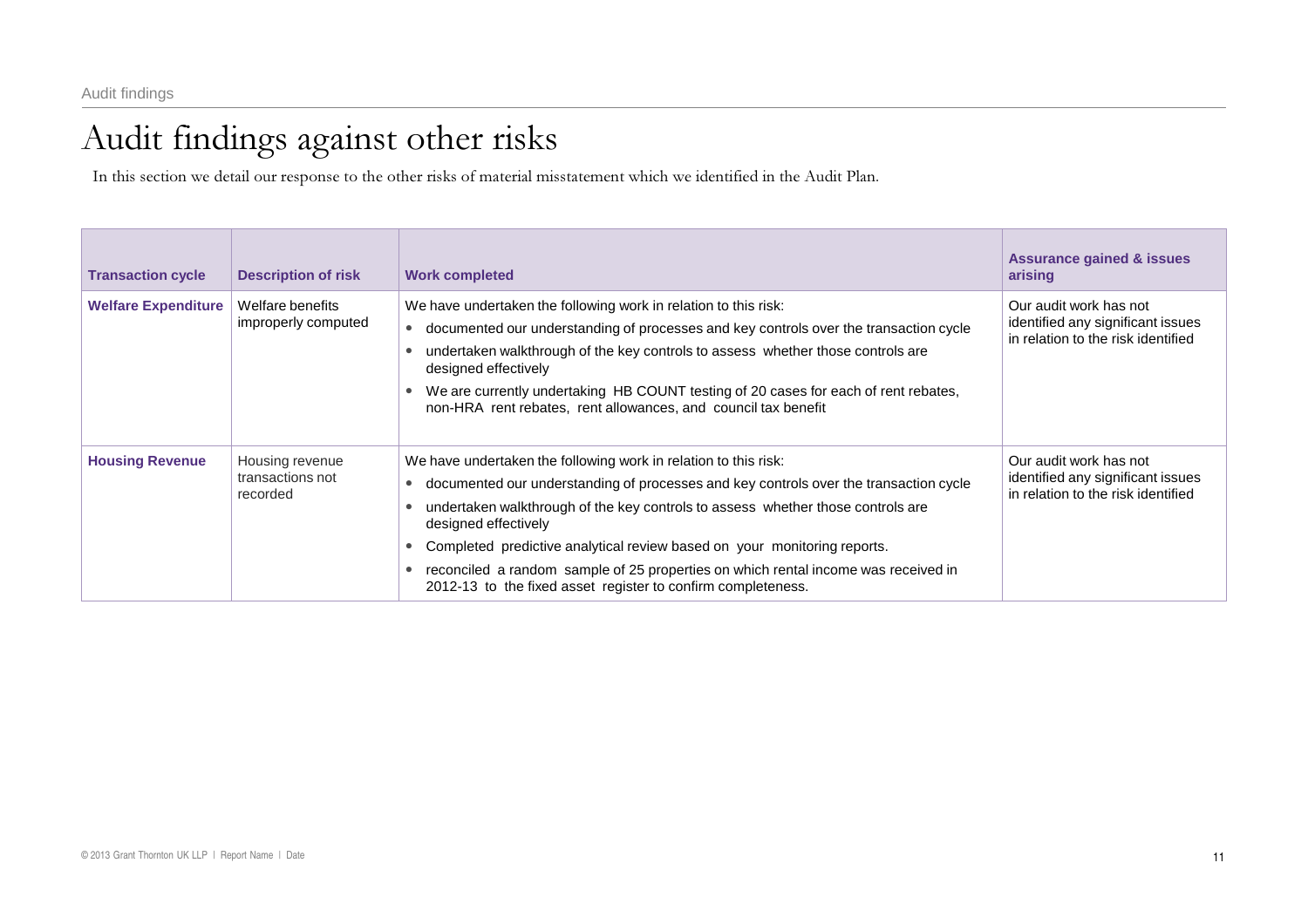## Accounting policies, estimates & judgements

In this section we repor<sup>t</sup> on our consideration of accounting policies, in particular revenue recognition policies, and key estimates and judgements made and included with the Council's financial statements.

| <b>Accounting area</b>           | <b>Summary of policy</b>                                                                                                                                                                                                                                    | <b>Comments</b>                                                                                                                                                                | <b>Assessment</b> |
|----------------------------------|-------------------------------------------------------------------------------------------------------------------------------------------------------------------------------------------------------------------------------------------------------------|--------------------------------------------------------------------------------------------------------------------------------------------------------------------------------|-------------------|
| <b>Revenue recognition</b>       | There are elements of recognition policy<br>across the Council's accounting policies<br>eg basis of accruals and interest payable,<br>debtors and creditors<br>Policies for Council Tax and NNDR, as<br>major sources of revenue, have now<br>been included | Policy appropriate under relevant accounting framework<br>$\bullet$                                                                                                            | green             |
| <b>Judgements and estimates</b>  | Key estimates and judgements include :                                                                                                                                                                                                                      | Appropriateness of policy under relevant accounting framework                                                                                                                  |                   |
|                                  | pension fund valuations<br>revaluations                                                                                                                                                                                                                     | Pensions liability is disclosed as a major source of estimation<br>uncertainty, showing possible outcomes using the discount rate<br>assumption as an example                  | green             |
|                                  |                                                                                                                                                                                                                                                             | We consider associated disclosure policies appropriate under<br>the relevant accounting framework                                                                              |                   |
|                                  |                                                                                                                                                                                                                                                             | We have relied on the work of the external Valuer in assessing<br>the PPE revaluation estimates as reasonable                                                                  |                   |
|                                  |                                                                                                                                                                                                                                                             | We have relied on the work of the Actuary in assessing pension<br>fund valuations as reasonable                                                                                |                   |
| <b>Other accounting policies</b> | We have reviewed the Council's policies<br>$\bullet$<br>against the requirements of the CIPFA<br>Code and accounting standards.                                                                                                                             | Our review of accounting policies identified minor potential<br>$\bullet$<br>enhancements but did not highlight any issues which we wish to<br>bring to your attention overall | green             |

#### **Assessment**

●(red) Marginal accounting policy which could potentially attract attention from regulators ●(amber) Accounting policy appropriate but scope for improved disclosure

e(green) Accounting policy appropriate and disclosures sufficient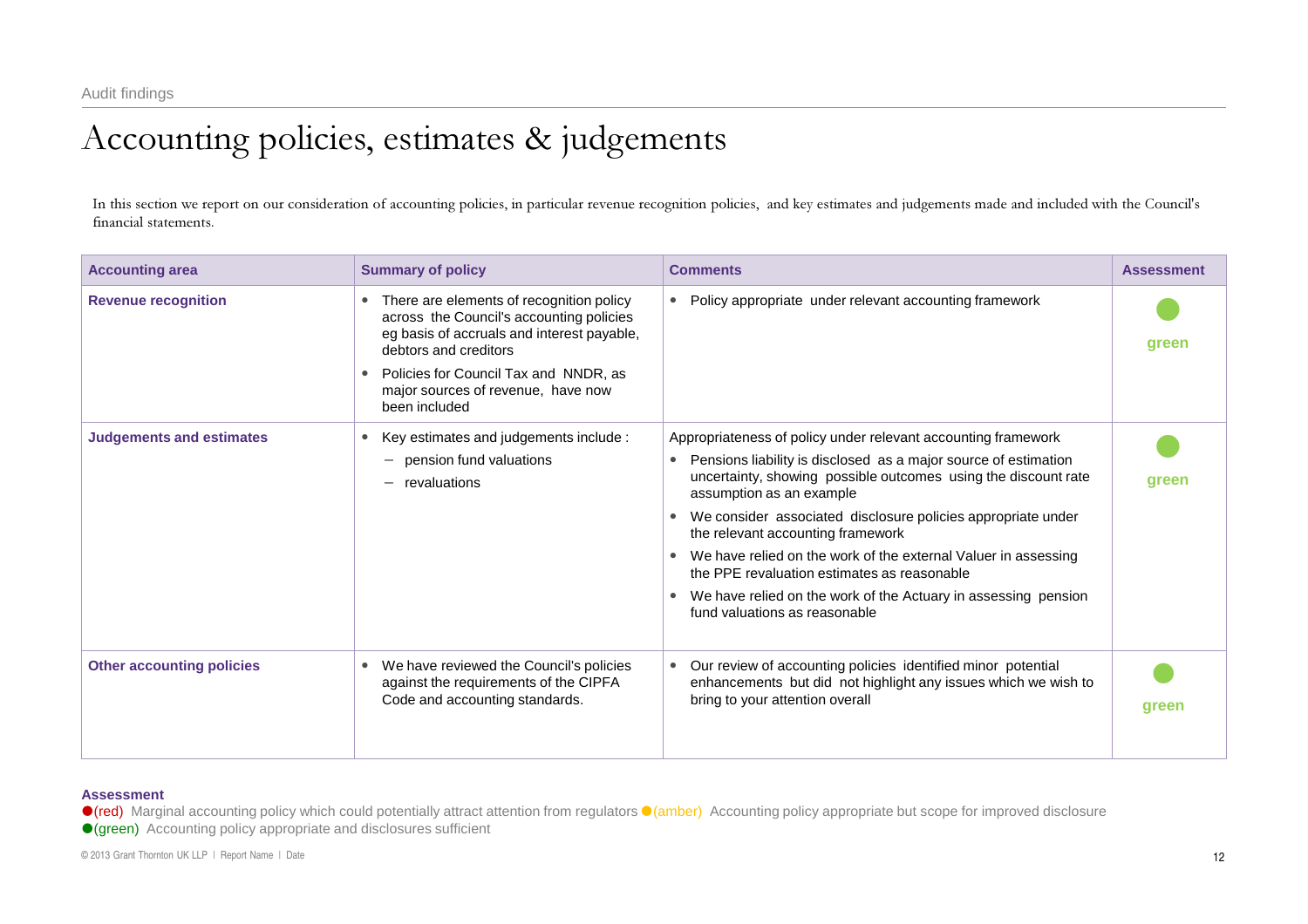## Other communication requirements

We set out below details of other matters which we are required by auditing standards to communicate to those charged with governance.

|    | <b>Issue</b>                                   | <b>Commentary</b>                                                                                                                                                                                                                                 |
|----|------------------------------------------------|---------------------------------------------------------------------------------------------------------------------------------------------------------------------------------------------------------------------------------------------------|
| 1. | Matters in relation to fraud                   | We have previously discussed the risk of fraud with the Audit and Ethics Committee. We have not been made aware of any<br>significant incidents in the period and no other issues have been identified during the course of our audit procedures. |
| 2. | Matters in relation to laws and<br>regulations | We have not been made aware of any significant incidences of non-compliance with relevant laws and regulations.                                                                                                                                   |
| 3. | <b>Written representations</b>                 | A standard letter of representation has been requested from the Council.                                                                                                                                                                          |
| 4. | <b>Disclosures</b>                             | The prior year adjustment disclosure included in the draft accounts was revised by officers during the audit. Whilst no longer a<br>material adjustment, the revised disclosure continues to be included for completeness                         |
|    |                                                | Other than minor disclosure amendments our review found no material omissions in the financial statements for 2012-13.                                                                                                                            |
|    |                                                | Where potential disclosure improvements were identified during the audit which have not been amended, these will be considered<br>during the 2013-14 accounts process eg additional comparative information and revised format of notes           |
| 5. | Matters in relation to related<br>parties      | We are not aware of any related party transactions which have not been disclosed<br>$\bullet$                                                                                                                                                     |
| 6. | <b>Going concern</b>                           | Our work has not identified any reason to challenge the Council's decision to prepare the financial statements on a going concern<br>basis.                                                                                                       |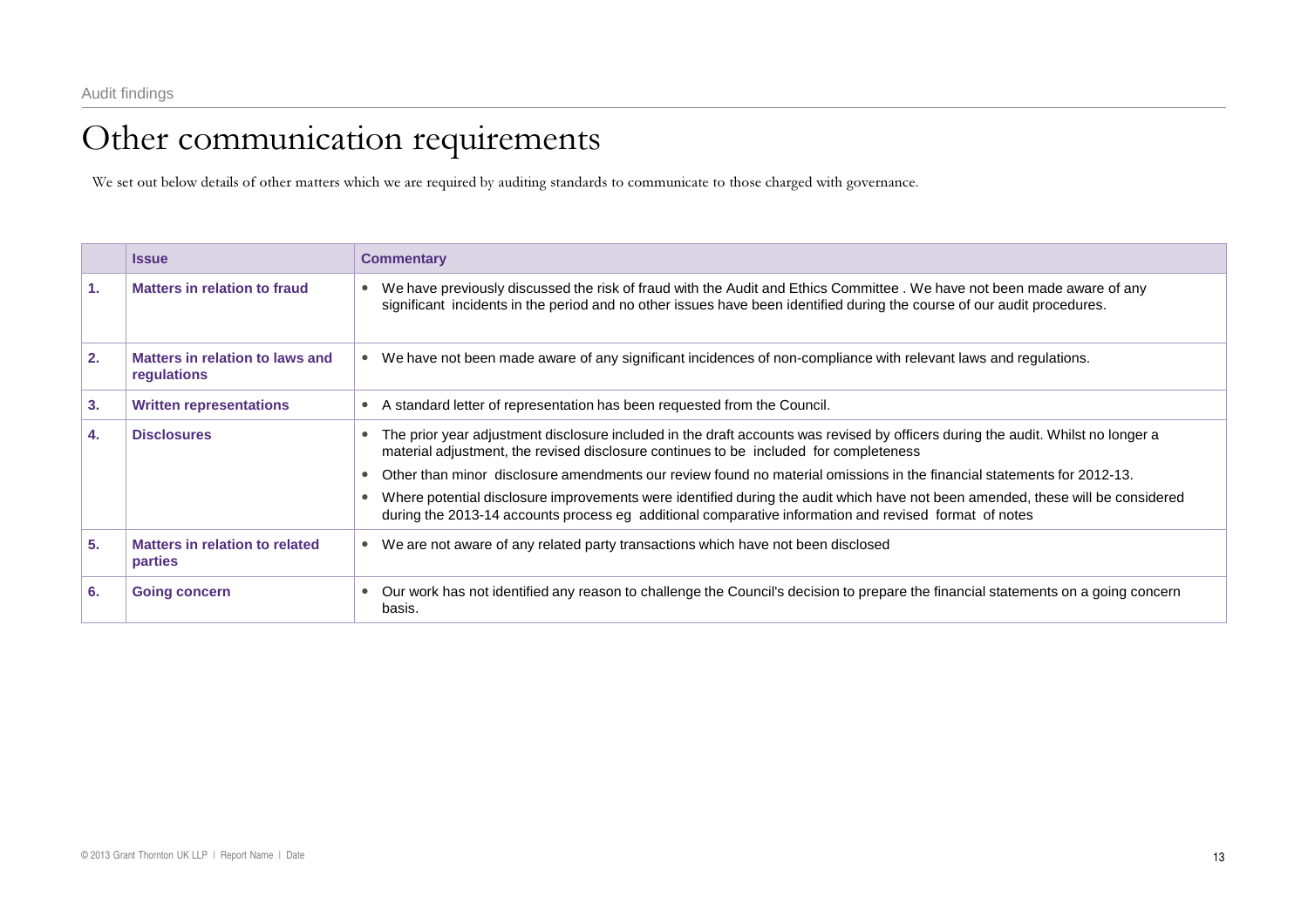## Section 3: Value for Money

**. Executive summary** 

**. Audit findings** 

**. Value for Money** 

**. Fees, non audit services and independence** 

**. Communication of audit matters**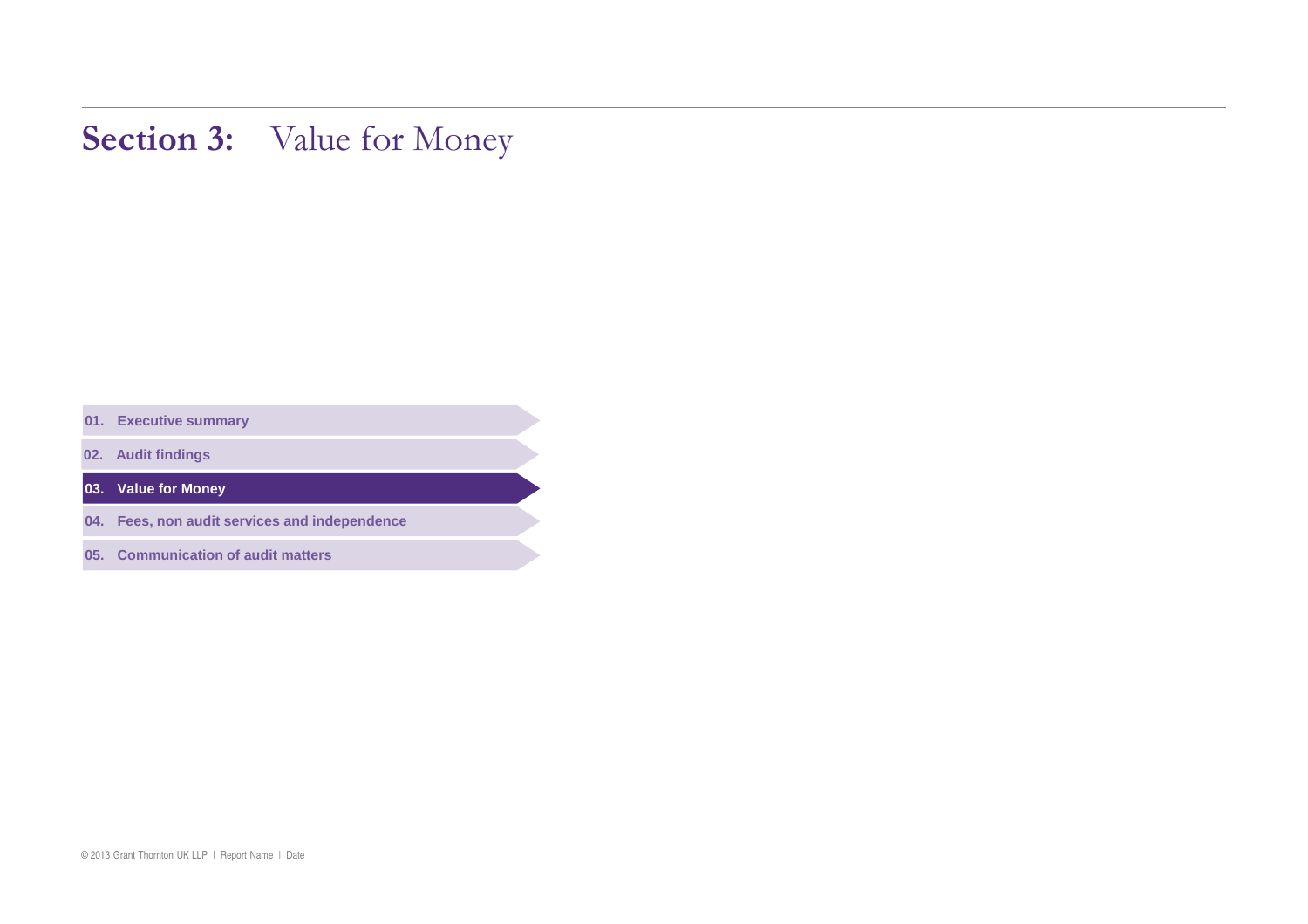## Value for Money

### Value for Money conclusion

The Code of Audit Practice 2010 (the Code) describes the Council's responsibilities to put in place proper arrangements to:

- secure economy, efficiency and effectiveness in its use of resources
- ensure proper stewardship and governance
- • review regularly the adequacy and effectiveness of these arrangements.

We are required to give our VFM conclusion based on the following two criteria specified by the Audit Commission which support our reporting responsibilities under the Code.

- The Council has proper arrangements in place for securing financial **resilience.** The Council has robust systems and processes to manage effectively financial risks and opportunities, and to secure a stable financial position that enables it to continue to operate for the foreseeable future.
- The Council has proper arrangements for challenging how it secures economy, efficiency and effectiveness. The Council is prioritising its resources within tighter budgets, for example by achieving cost reductions and by improving efficiency and productivity.

### Key findings

### Securing financial resilience

We have undertaken a review which considers the Council's arrangements against the following three expected characteristics of proper arrangements as defined by the Audit Commission:

- • Financial governance;
- • Financial planning; and
- • Financial control

Our overall conclusion is that whilst the Council faces challenges, it has proper arrangements in place for securing financial resilience. Budgeting systems continue to be robust and these arrangements have enabled good in year forecasting to continue. Taking account of underspends,  $f$ 461k was added to General Fund balances in 2012/13 , totalling  $f_{\rm L}$ 1.7m. Members continue to be aware of the financial pressures and risks faced by the Council and the potential for funding gaps, but the medium term financial plan sets out a sound response to these.

#### Challenging economy, efficiency and effectiveness

We have reviewed whether the Council has prioritised its resources to take account of the tighter constraints it is required to operate within. Our detailed risk assessment did not identify any significant issues to either follow up or report.

### Overall VFM conclusion

On the basis of our work, and having regard to the guidance on the specified criteria published by the Audit Commission, we are satisfied that in all significant respects the Council put in place proper arrangements to secure economy, efficiency and effectiveness in its use of resources for the year ending 31 March 2013.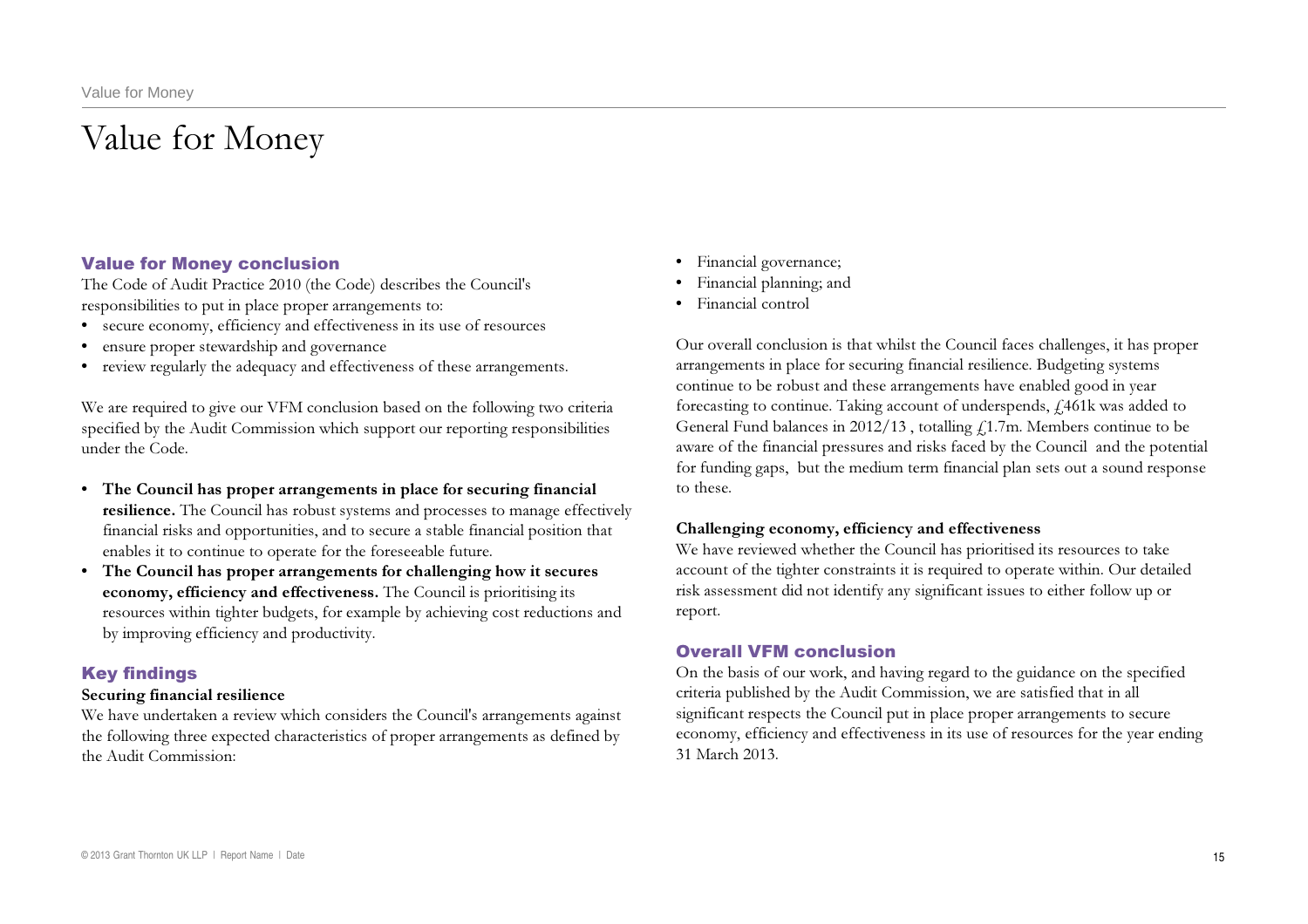## Section 4: Fees, non audit services and independence

**. Executive summary** 

**. Audit findings** 

**. Value for Money** 

**. Fees, non audit services and independence** 

**. Communication of audit matters**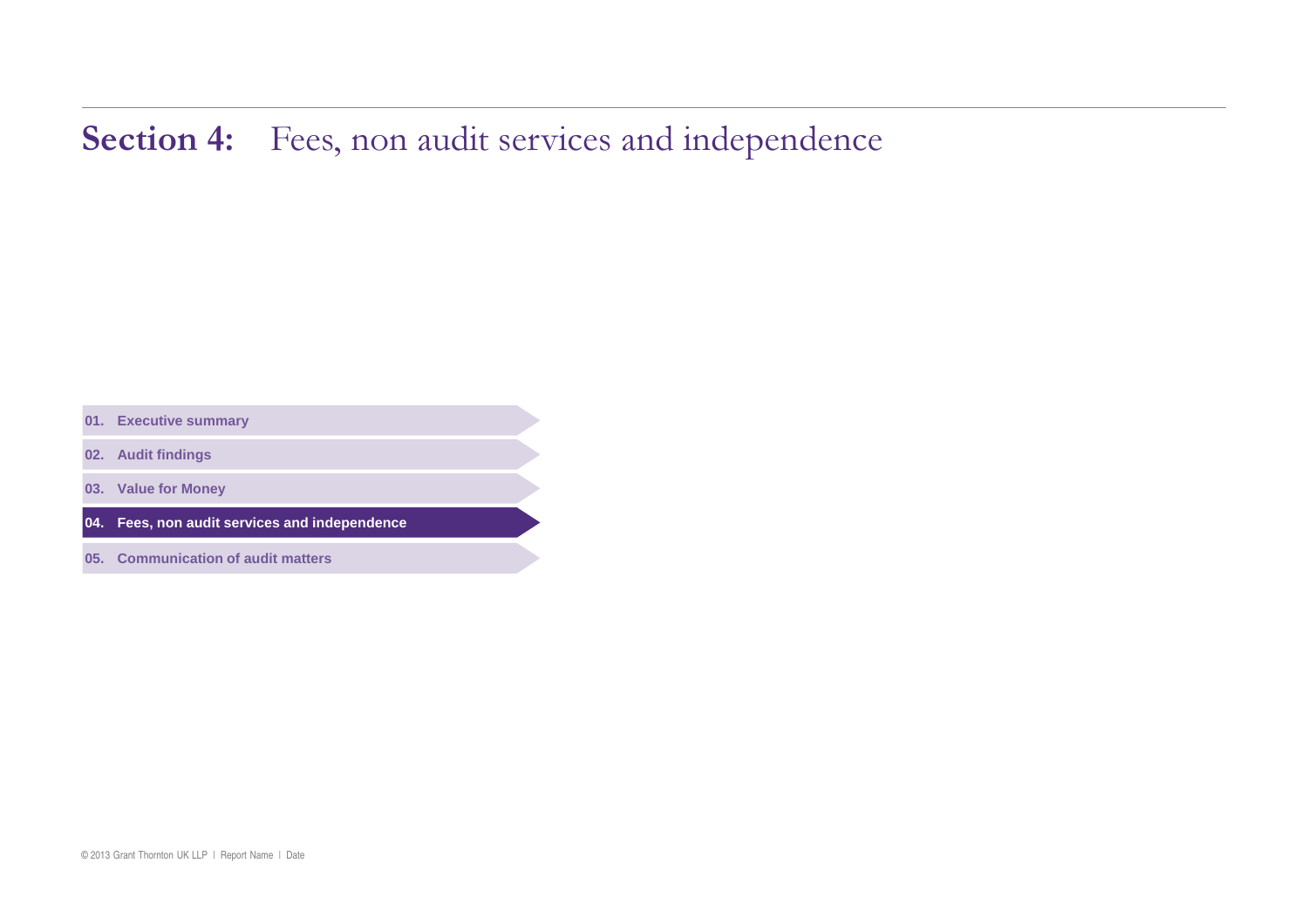## Fees, non audit services and independence

We confirm below our final fees charged for the audit.

#### Fees

|                               | Per Audit plan Actual fees |            |
|-------------------------------|----------------------------|------------|
|                               |                            |            |
| Council audit                 | 72.390                     | 72,390     |
| Grant certification (pending) | 12.850                     | <b>TBC</b> |
| <b>Total audit fees</b>       | 85.240                     | 72,390     |

The actual grant certification fee may vary from the planned fee once completed. This will be determined by the need for additional testing should it arise.

### Fees for other services

|      | <b>Service</b> | <b>Fees £</b> |  |
|------|----------------|---------------|--|
| None |                | Nil           |  |

### Independence and ethics

We confirm that there are no significant facts or matters that impact on our independence as auditors that we are required or wish to draw to your attention. We have complied with the Auditing Practices Board's Ethical Standards and therefore we confirm that we are independent and are able to express an objective opinion on the financial statements.

We confirm that we have implemented policies and procedures to meet the requirements of the Auditing Practices Board's Ethical Standards.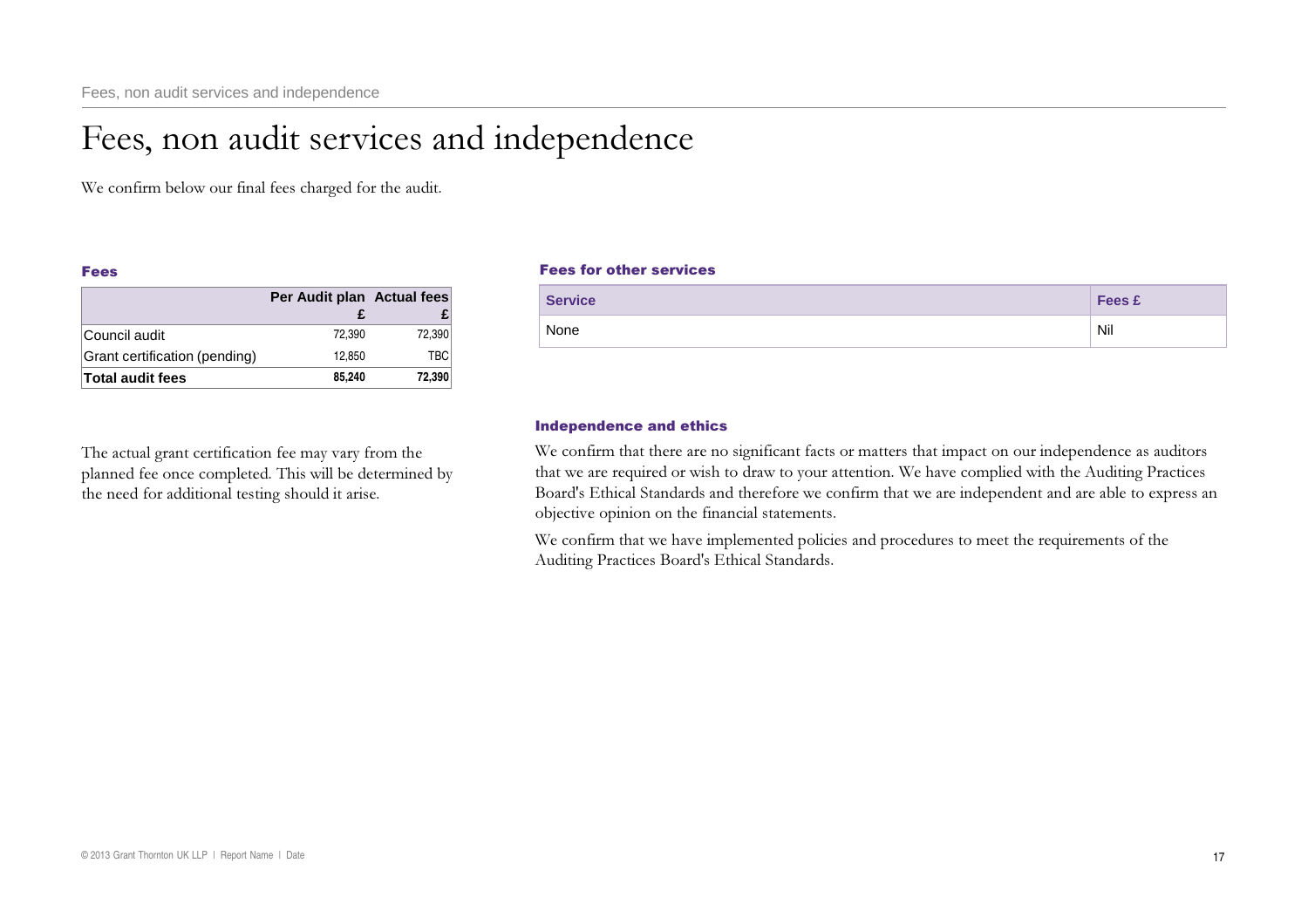## Section 5: Communication of audit matters

**. Executive summary** 

**. Audit findings** 

**. Value for Money** 

**. Fees, non audit services and independence** 

**. Communication of audit matters**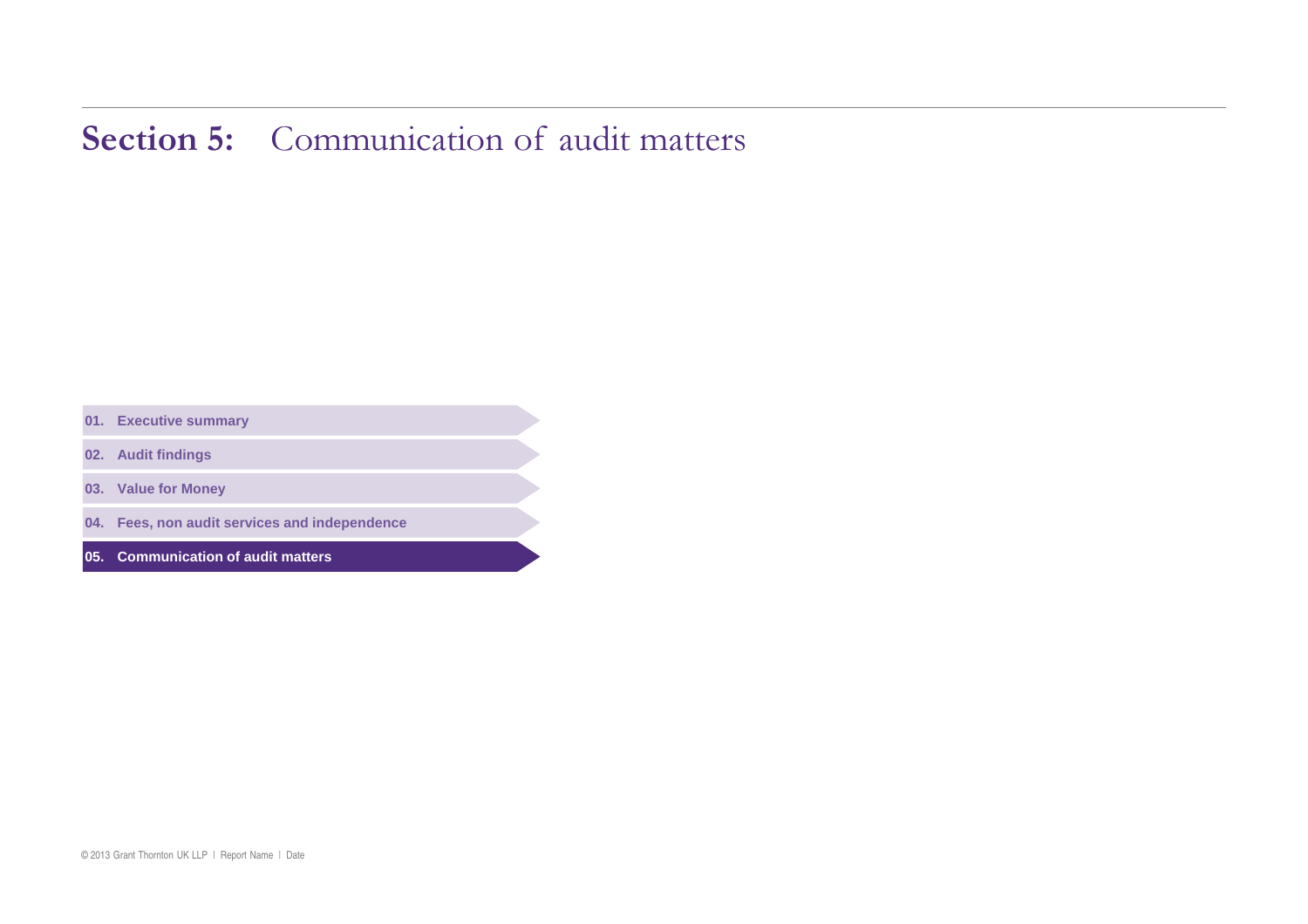## Communication of audit matters to those charged with governance

International Standard on Auditing (ISA) 260, as well as other ISAs, prescribe matters **Audit Audit** which we are required to communicate with those charged with governance, and which **Our communication plan Findings** Plan we set out in the table opposite. Respective responsibilities of auditor and management/those  $\checkmark$ The Audit Plan outlined our audit strategy and plan to deliver the audit, while this Audit charged with governance Findings report presents the key issues and other matters arising from the audit, together  $\checkmark$ with an explanation as to how these have been resolved. Overview of the planned scope and timing of the audit. Form, timing and expected general content of communications Views about the qualitative aspects of the entity's accounting and ✓ **Respective responsibilities** financial reporting practices, significant matters and issues arising during the audit and written representations that have been sought The Audit Findings Report has been prepared in the context of the Statement of Responsibilities of Auditors and Audited Bodies issued by the Audit Commission  $\checkmark$  $\checkmark$ Confirmation of independence and objectivity (www.audit-commission.gov.uk).  $\checkmark$ A statement that we have complied with relevant ethical ✓ We have been appointed as the Council's independent external auditors by the Audit requirements regarding independence, relationships and other Commission, the body responsible for appointing external auditors to local public bodies matters which might be thought to bear on independence. in England. As external auditors, we have a broad remit covering finance and governance matters. Details of non-audit work performed by Grant Thornton UK LLP and network firms, together with fees charged Our annual work programme is set in accordance with the Code of Audit Practice ('the Code') issued by the Audit Commission and includes nationally prescribed and locally Details of safequards applied to threats to independence determined work. Our work considers the Council's key risks when reaching our ✓ Material weaknesses in internal control identified during the audit conclusions under the Code. It is the responsibility of the Council to ensure that proper arrangements are in place for Identification or suspicion of fraud involving management and/or J the conduct of its business, and that public money is safeguarded and properly others which results in material misstatement of the financial accounted for. We have considered how the Council is fulfilling these responsibilities. statements ✓ Compliance with laws and regulations **Expected auditor's report**  $\checkmark$ ✓ Uncorrected misstatements Significant matters arising in connection with related parties ✓ ✓ Significant matters in relation to going concern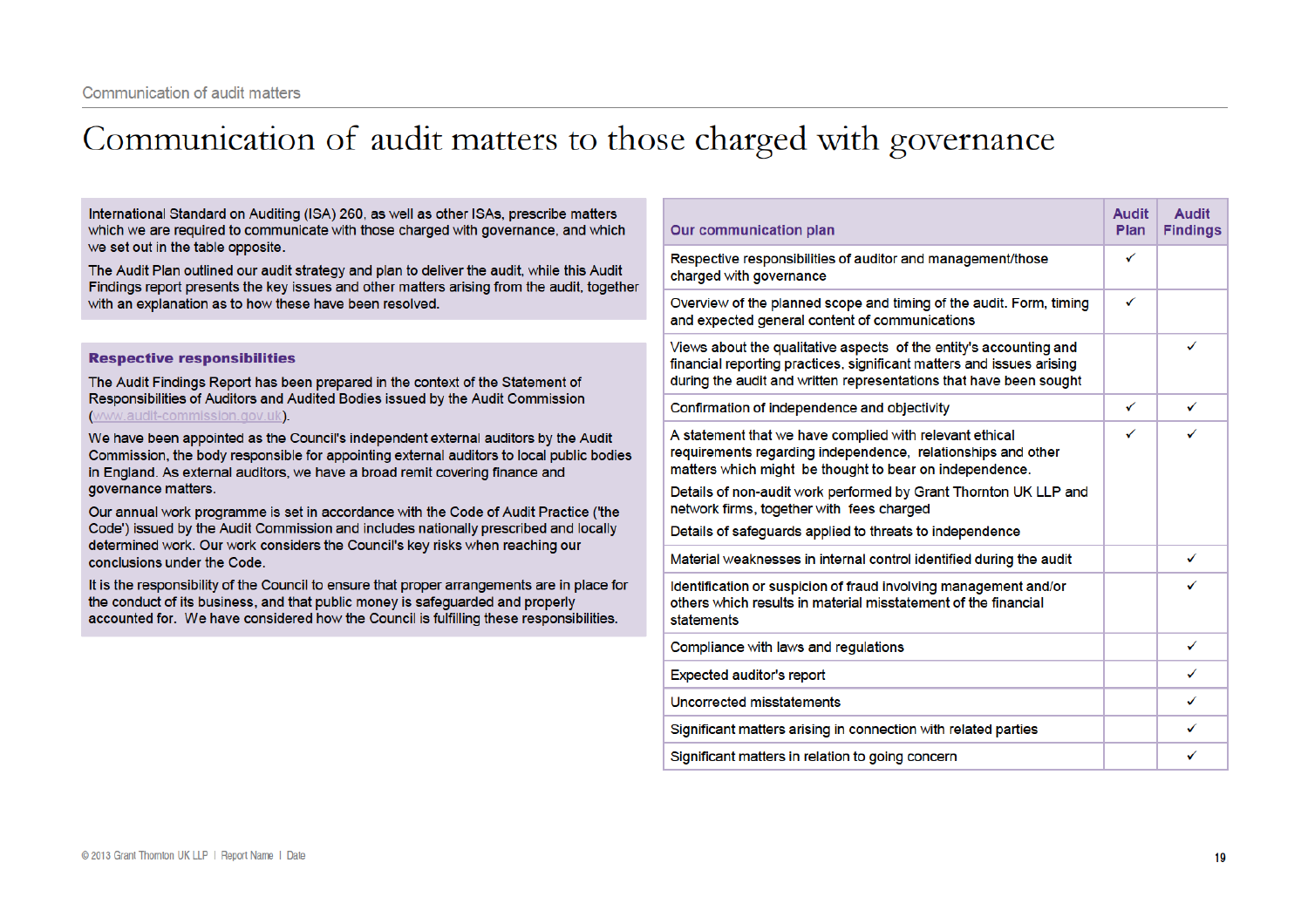Appendices

# Appendices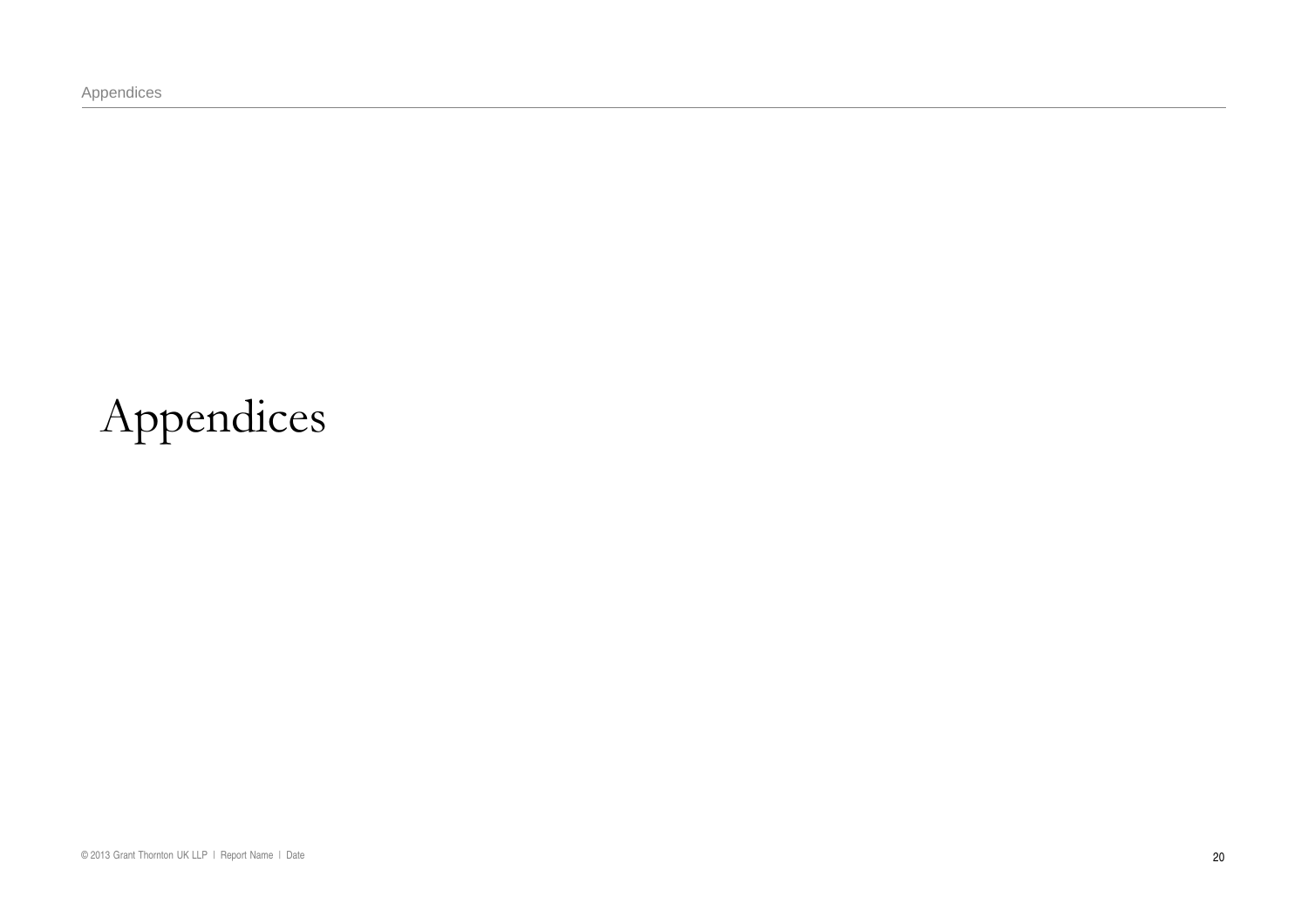## Appendix A: Audit opinion

### We anticipate we will provide the Council with an unmodified audit report

**INDEPENDENT AUDITOR'S REPORT TO THE MEMBERS OF RUGBY BOROUGH COUNCIL** 

#### Opinion on the Council's financial statements

We have audited the financial statements of Rugby Borough Council for the year ended 31 March 2013 under the Audit Commission Act 1998. The financial statements comprise the Movement in Reserves Statement, the Comprehensive Income and Expenditure Statement, the Balance Sheet, the Cash Flow Statement, the Housing Revenue Account Income and Expenditure Statement, the Movement on the Housing Revenue Account Statement and Collection Fund and the related notes. The financial reporting framework that has been applied in their preparation is applicable law and the CIPFA/LASAAC Code of Practice on Local Authority Accounting in the United Kingdom 2012/13.

This report is made solely to the members of Rugby Borough Council in accordance with Part II of the Audit Commission Act 1998 and for no other purpose, as set out in paragraph 48 of the Statement of Responsibilities of Auditors and Audited Bodies published by the Audit Commission in March 2010. To the fullest extent permitted by law, we do not accept or assume responsibility to anyone other than the Council and the Council's Members as a body, for our audit work, for this report, or for the opinions we have formed.

#### Respective responsibilities of the Chief Financial Officer and auditor

As explained more fully in the Statement of the Chief Financial Officer's Responsibilities, the Chief Financial Officer is responsible for the preparation of the Statement of Accounts, which includes the financial statements, in accordance with proper practices as set out in the CIPFA/LASAAC Code of Practice on Local Authority Accounting in the United Kingdom, and for being satisfied that they give a true and fair view. Our responsibility is to audit and express an opinion on the financial statements in accordance with applicable law and International Standards on Auditing (UK and Ireland). Those standards require us to comply with the Auditing Practices Board's Ethical Standards for Auditors.

#### Scope of the audit of the financial statements

An audit involves obtaining evidence about the amounts and disclosures in the financial statements sufficient to give reasonable assurance that the financial statements are free from material misstatement, whether caused by fraud or error. This includes an assessment of: whether the accounting policies are appropriate to the Council's circumstances and have been consistently applied and adequately disclosed; the reasonableness of significant accounting estimates made by the Chief Financial Officer, and the overall presentation of the financial statements. In addition, we read all the financial and non-financial information in the explanatory foreword to identify material inconsistencies with the audited financial statements. If we become aware of any apparent material misstatements or inconsistencies we consider the implications for our report.

#### **Opinion on financial statements**

In our opinion the financial statements:

- give a true and fair view of the financial position of Rugby Borough Council as at 31 March 2013 and of its expenditure and income for the year then ended; and
- have been properly prepared in accordance with the CIPFA/LASAAC Code of Practice on Local Authority Accounting in the United Kingdom 2012/13.

#### **Opinion on other matters**

In our opinion, the information given in the explanatory foreword for the financial year for which the financial statements are prepared is consistent with the financial statements.

#### Matters on which we report by exception

We report to you if:

- in our opinion the annual governance statement does not reflect compliance with 'Delivering Good Governance in Local Government: a Framework' published by CIPFA/SOLACE in June 2007;
- we issue a report in the public interest under section 8 of the Audit Commission Act 1998;
- we designate under section 11 of the Audit Commission Act 1998 any recommendation as one that requires the Council to consider it at a public meeting and to decide what action to take in response; or
- we exercise any other special powers of the auditor under the Audit Commission Act 1998.  $\bullet$ We have nothing to report in these respects.

#### Conclusion on the Council's arrangements for securing economy, efficiency and effectiveness in the use of resources

#### Respective responsibilities of the Council and the auditor

The Council is responsible for putting in place proper arrangements to secure economy, efficiency and effectiveness in its use of resources, to ensure proper stewardship and governance, and to review regularly the adequacy and effectiveness of these arrangements.

We are required under Section 5 of the Audit Commission Act 1998 to satisfy ourselves that the Council has made proper arrangements for securing economy, efficiency and effectiveness in its use of resources. The Code of Audit Practice issued by the Audit Commission requires us to report to you our conclusion relating to proper arrangements, having regard to relevant criteria specified by the Audit Commission.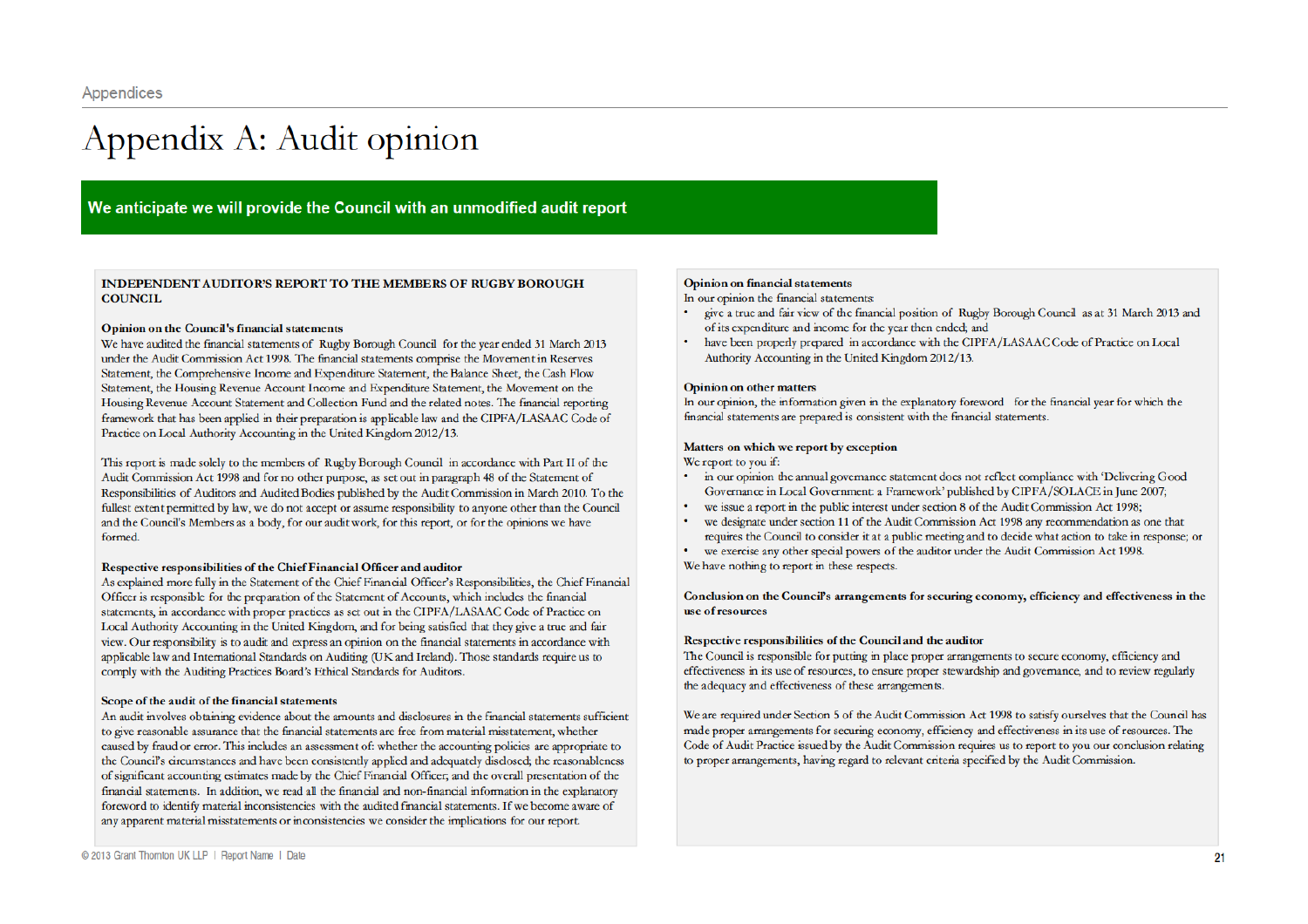#### Appendices

We report if significant matters have come to our attention which prevent us from concluding that the Council has put in place proper arrangements for securing economy, efficiency and effectiveness in its use of resources. We are not required to consider, nor have we considered, whether all aspects of the Council's arrangements for securing economy, efficiency and effectiveness in its use of resources are operating effectively.

#### Scope of the review of arrangements for securing economy, efficiency and effectiveness in the use of resources

We have undertaken our audit in accordance with the Code of Audit Practice, having regard to the guidance on the specified criteria, published by the Audit Commission in November 2012, as to whether the Council has proper arrangements for:

- · securing financial resilience; and
- $\bullet$ challenging how it secures economy, efficiency and effectiveness.

The Audit Commission has determined these two criteria as those necessary for us to consider under the Code of Audit Practice in satisfying ourselves whether the Council put in place proper arrangements for securing economy, efficiency and effectiveness in its use of resources for the year ended 31 March 2013.

We planned our work in accordance with the Code of Audit Practice. Based on our risk assessment, we undertook such work as we considered necessary to form a view on whether, in all significant respects, the Council had put in place proper arrangements to secure economy, efficiency and effectiveness in its use of resources.

#### Conclusion

On the basis of our work, having regard to the guidance on the specified criteria published by the Audit Commission in November 2012, we are satisfied that, in all significant respects, Rugby Borough Council put in place proper arrangements to secure economy, efficiency and effectiveness in its use of resources for the vear ended 31 March 2013.

#### **Certificate**

We certify that we have completed the audit of the financial statements of Rugby Borough Council in accordance with the requirements of the Audit Commission Act 1998 and the Code of Audit Practice issued by the Audit Commission.

**John Gregory Senior Statutory Auditor** for and on behalf of Grant Thornton UK LLP, Appointed Auditor

**Colmore Plaza 20 Colmore Circus Birmingham B46AT** 

#### September 2013

@ 2013 Grant Thornton UK LLP | Report Name | Date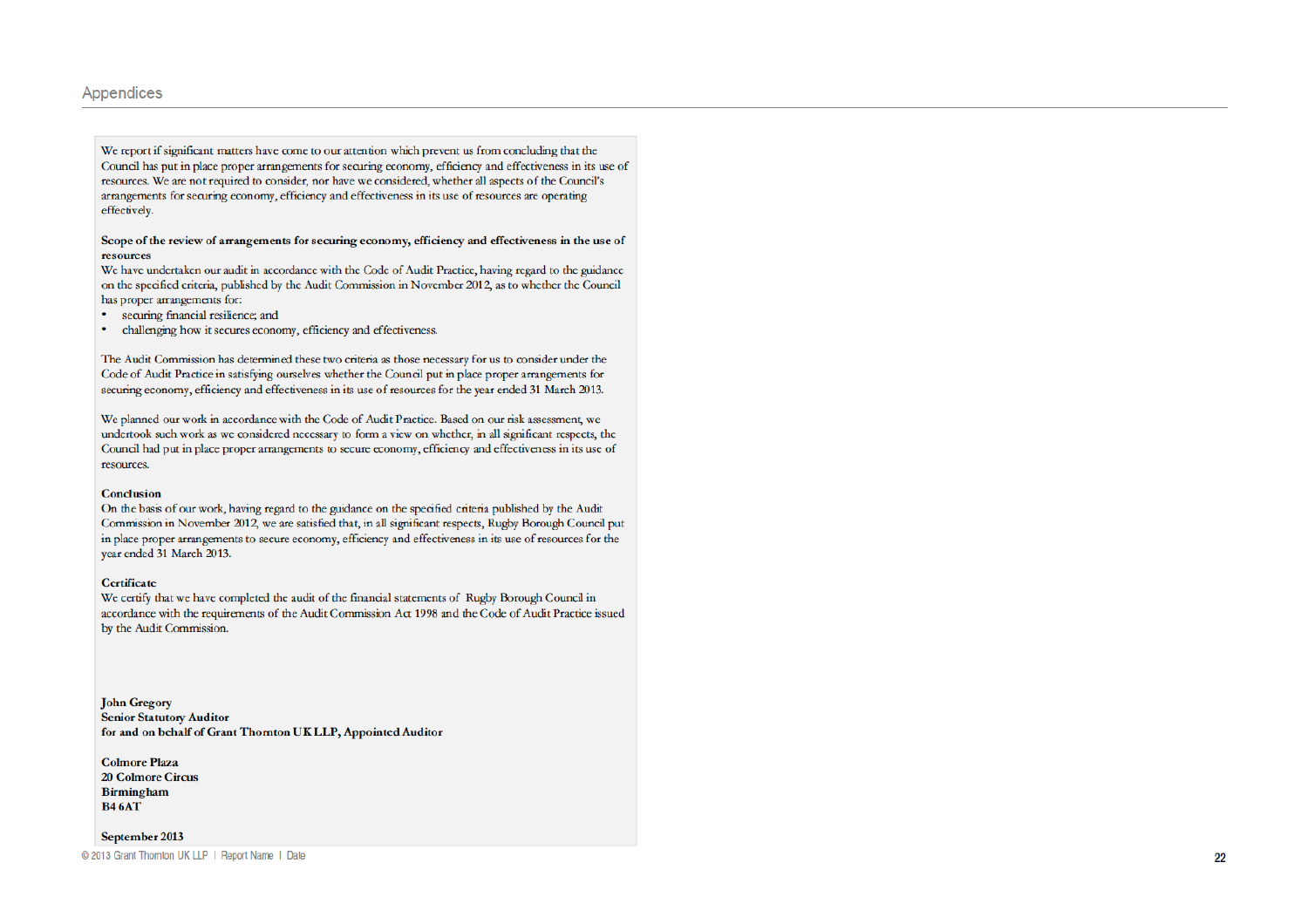## Appendix B: Overview of audit findings

In this section we present our findings in respect of matters and risks identified at the planning stage of the audit and additional matters that arose during the course of our work.

## Changes to Audit Plan

We have not had to change our Audit Plan as previously communicated to you in March except for the areas highlighted in the table below.

| Account                                                | <b>Transaction</b><br>cycle      | <b>Material</b><br>misstatement<br>risk? | Description of risk                          | Change to<br>the audit<br>plan | <b>Audit</b><br>findings |
|--------------------------------------------------------|----------------------------------|------------------------------------------|----------------------------------------------|--------------------------------|--------------------------|
| Cost of services<br>operating expenses                 | Operating<br>expenses            | Other                                    | Operating expenses<br>understated            | Yes                            | None                     |
| Cost of services<br>employee<br>remuneration           | Employee<br>remuneration         | Other                                    | Remuneration expenses not<br>correct         | Yes                            | None                     |
| Costs of services<br>Housing & council<br>tax benefit  | Welfare<br>expenditure           | Other                                    | Welfare benefits improperly<br>computed      | No                             | None                     |
| Cost of services<br>Housing revenue                    | <b>HRA</b>                       | Other                                    | Housing revenue<br>transactions not recorded | $\rm No$                       | None                     |
| Cost of services<br>other revenues (fees<br>& charges) | Other revenues                   | None                                     |                                              | $\rm No$                       | None                     |
| (Gains)/ Loss on<br>disposal of non<br>current assets  | Property, Plant<br>and Equipment | None                                     |                                              | $\rm No$                       | None                     |
| Precepts and Levies                                    | Council Tax                      | None                                     |                                              | No                             | None                     |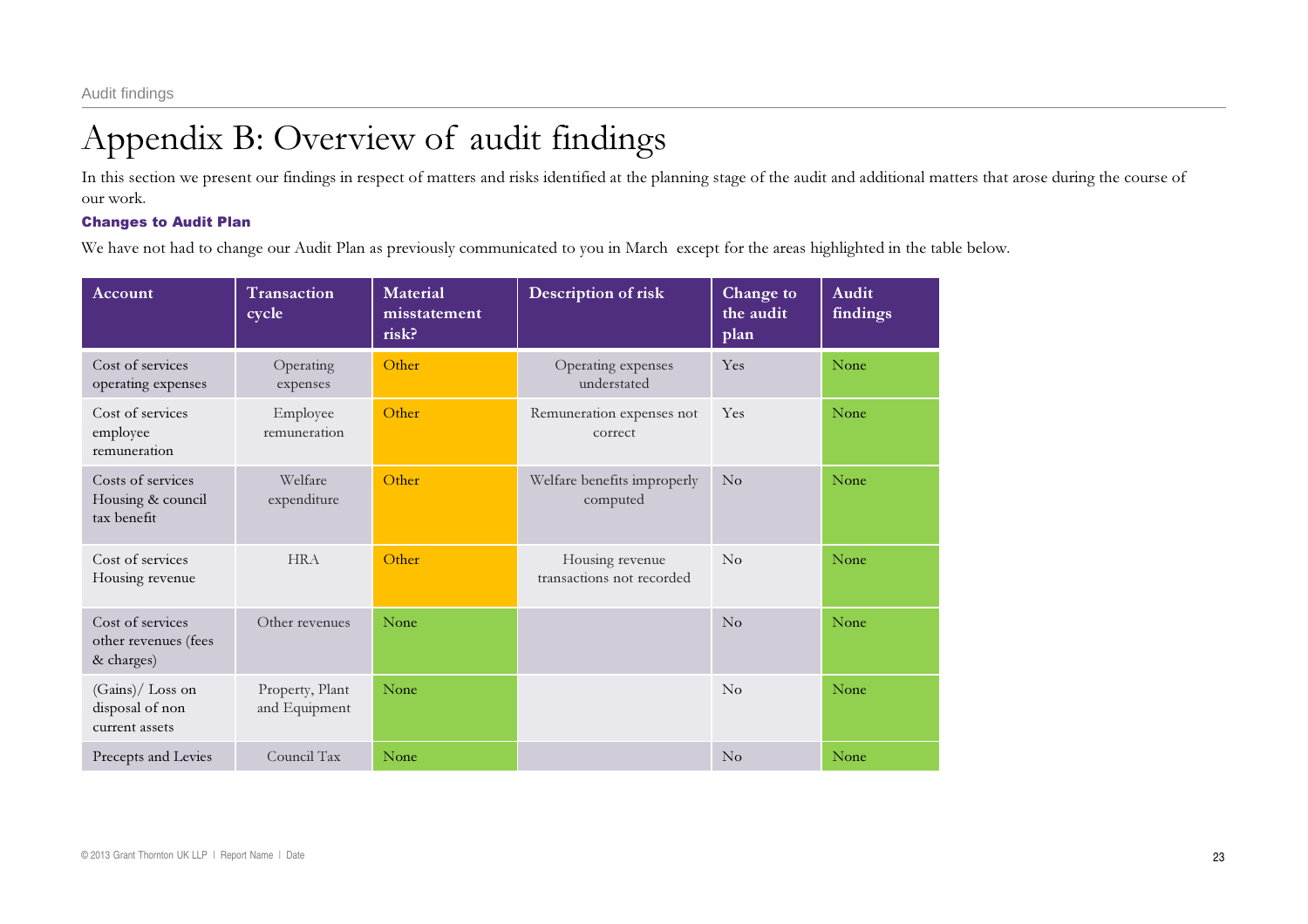| Account                                                                                   | Transaction<br>cycle           | <b>Material</b><br>misstatement<br>risk? | Description of risk | Change to<br>the audit<br>plan | <b>Audit</b><br>findings |
|-------------------------------------------------------------------------------------------|--------------------------------|------------------------------------------|---------------------|--------------------------------|--------------------------|
| Interest payable and<br>similar charges                                                   | Borrowings                     | None                                     |                     | No                             | None                     |
| Pension Interest cost                                                                     | Employee<br>remuneration       | None                                     |                     | No                             | None                     |
| Interest & investment<br>income                                                           | Investments                    | None                                     |                     | No                             | None                     |
| Return on Pension<br>assets                                                               | Employee<br>remuneration       | None                                     |                     | No                             | None                     |
| Impairment of<br>investments                                                              | Investments                    | None                                     |                     | No                             | None                     |
| Investment properties:<br>Income expenditure,<br>valuation, changes &<br>gain on disposal | Property, Plant<br>& Equipment | None                                     |                     | No                             | None                     |
| Income from council<br>tax                                                                | Council Tax                    | None                                     |                     | No                             | None                     |
| <b>NNDR</b> Distribution                                                                  | $\ensuremath{\mathrm{NNDR}}$   | None                                     |                     | No                             | None                     |
| PFI revenue support<br>grant and other<br>Government grants                               | Grant Income9                  | None                                     |                     | No                             | None                     |
| Capital grants &<br>Contributions<br>(including those<br>received in advance)             | Property, Plant<br>& Equipment | None                                     |                     | No                             | None                     |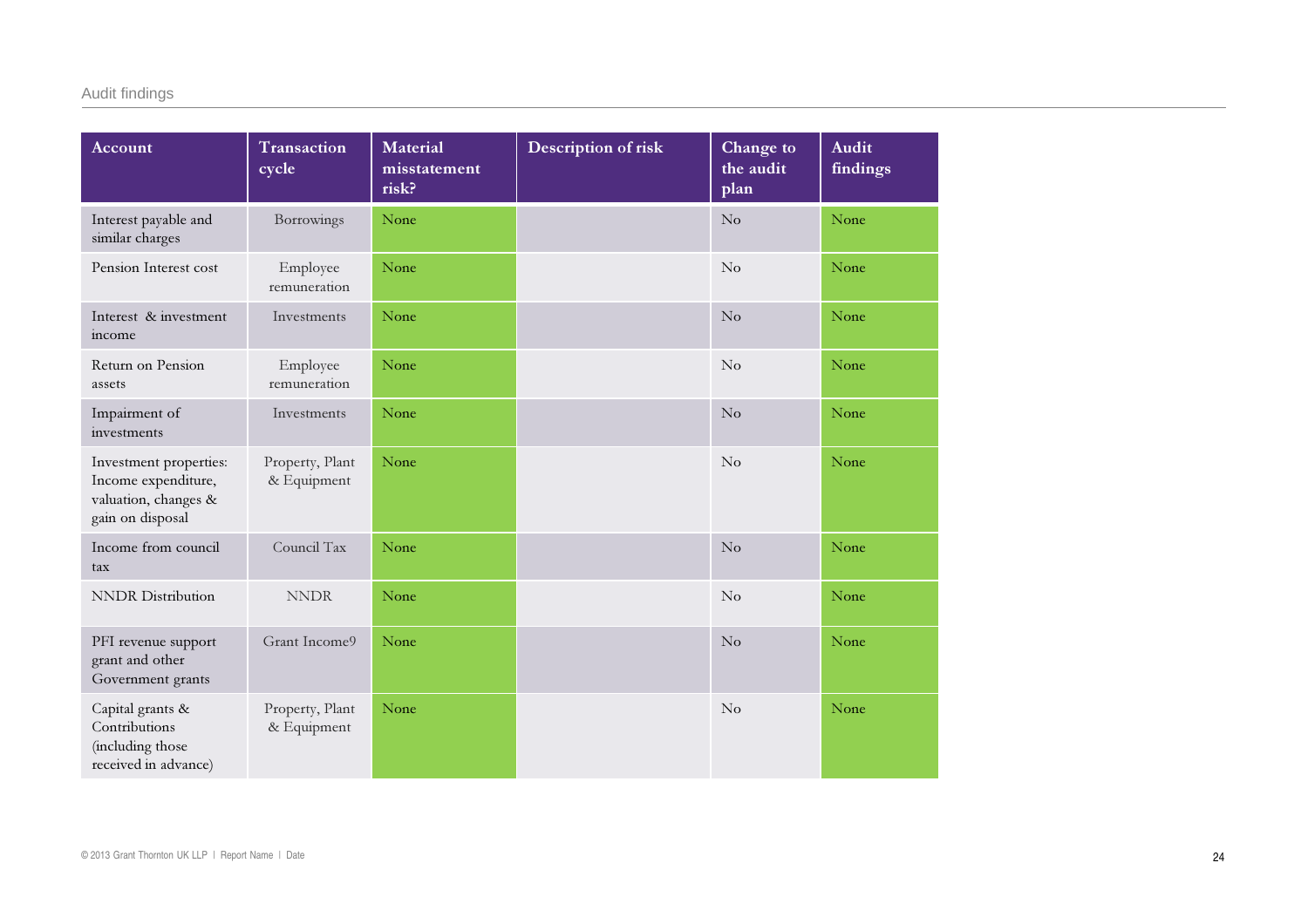| Account                                                              | Transaction<br>cycle              | <b>Material</b><br>misstatement<br>risk? | Description of risk | Change to<br>the audit<br>plan | <b>Audit</b><br>findings |
|----------------------------------------------------------------------|-----------------------------------|------------------------------------------|---------------------|--------------------------------|--------------------------|
| (Surplus)/ Deficit on<br>revaluation of non<br>current assets        | Property, Plant<br>& Equipment    | None                                     |                     | $\overline{\text{No}}$         | None                     |
| Actuarial (gains)/<br>Losses on pension fund<br>assets & liabilities | Employee<br>remuneration          | None                                     |                     | No                             | None                     |
| Other comprehensive<br>(gains)/ Losses                               | Revenue/<br>Operating<br>expenses | None                                     |                     | No                             | None                     |
| Property, Plant &<br>Equipment                                       | Property, Plant<br>& Equipment    | None                                     |                     | No                             | None                     |
| Heritage assets &<br>Investment property                             | Property, Plant<br>& Equipment    | None                                     |                     | No                             | None                     |
| Intangible assets                                                    | Intangible assets                 | None                                     |                     | $\rm No$                       | None                     |
| Investments (long &<br>short term)                                   | Investments                       | None                                     |                     | No                             | None                     |
| Debtors (long & short<br>term)                                       | Revenue                           | None                                     |                     | $\rm No$                       | None                     |
| Assets held for sale                                                 | Property, Plant<br>& Equipment    | None                                     |                     | $\overline{\text{No}}$         | None                     |
| Inventories                                                          | Inventories                       | None                                     |                     | No                             | None                     |
| Cash & cash<br>Equivalents                                           | Cash                              | None                                     |                     | $\rm No$                       | None                     |

© 2013 Grant Thornton UK LLP | Report Name | Date 25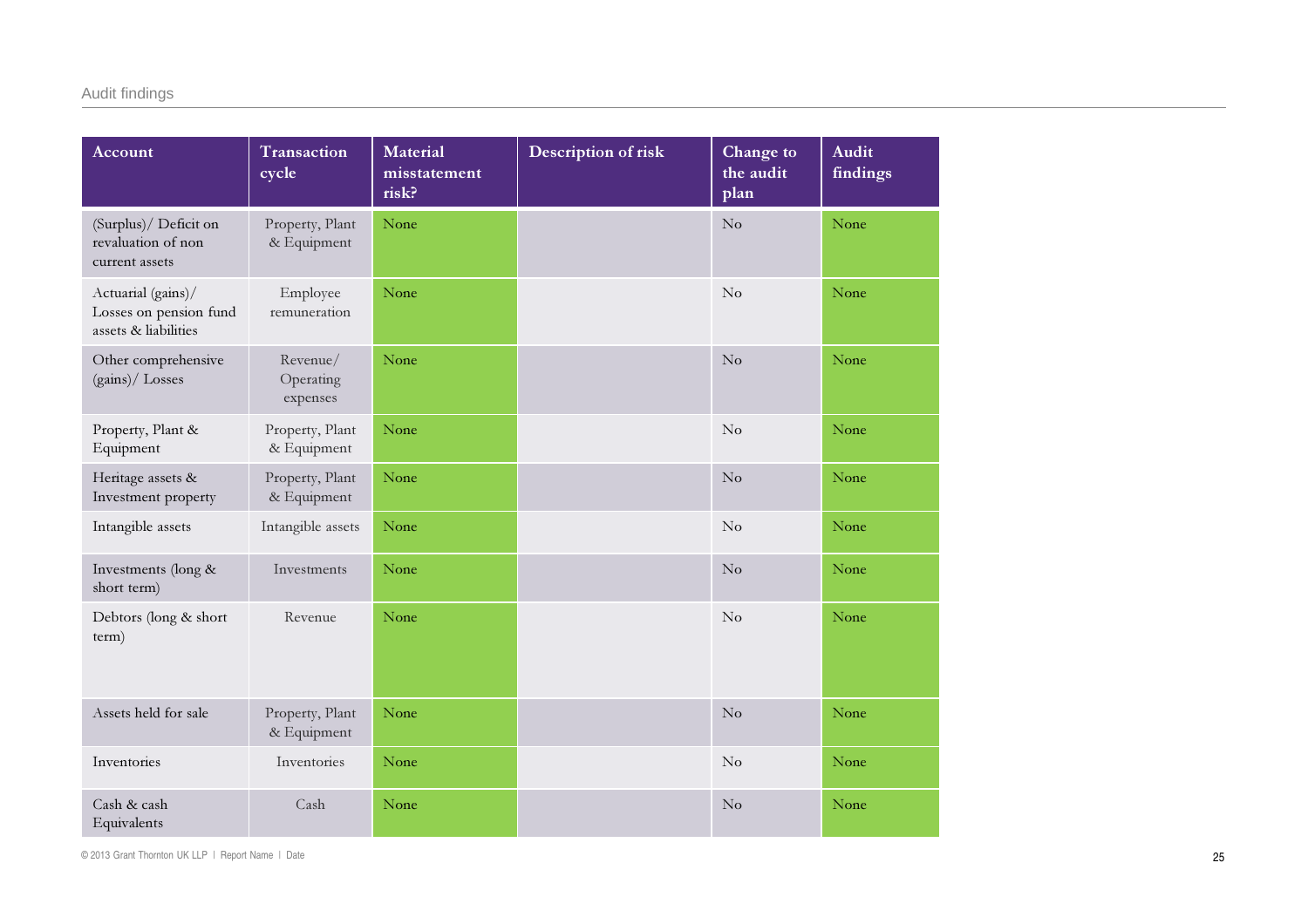## Audit findings

| Account                           | Transaction<br>cycle     | <b>Material</b><br>misstatement<br>risk? | Description of risk                                               | Change to<br>the audit<br>plan | Audit<br>findings |
|-----------------------------------|--------------------------|------------------------------------------|-------------------------------------------------------------------|--------------------------------|-------------------|
| Borrowing (long &<br>short term)  | Debt                     | None                                     |                                                                   | $\overline{N}_{0}$             | None              |
| Creditors (long & Short<br>term)  | Operating<br>Expenses    | Other                                    | Creditors understated or<br>not recorded in the correct<br>period | N <sub>o</sub>                 | None              |
| Provisions (long &<br>short term) | Provision                | None                                     |                                                                   | $\overline{N}_{0}$             | None              |
| Pension liability                 | Employee<br>remuneration | None                                     |                                                                   | $\overline{N}_{0}$             | None              |
| Reserves                          | Equity                   | None                                     |                                                                   | $\overline{N}_{0}$             | None              |